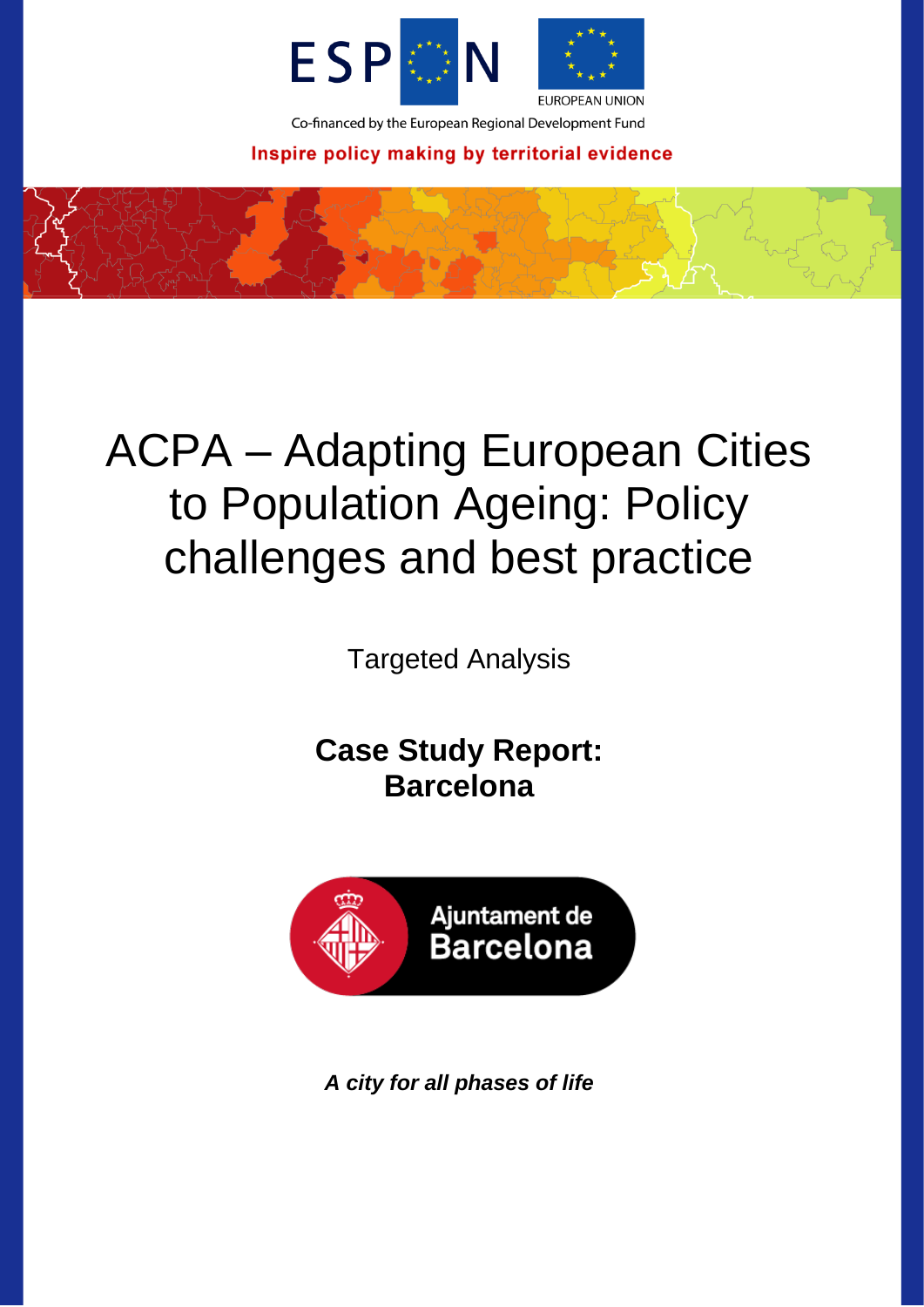# **Case Study Report: Barcelona**

This Case Study is part of the ESPON Targeted Analysis ACPA, which is conducted within the framework of the ESPON 2020 Cooperation Programme.

The ESPON EGTC is the Single Beneficiary of the ESPON 2020 Cooperation Programme. The Single Operation within the programme is implemented by the ESPON EGTC and co-financed by the European Regional Development Fund, the EU Member States and the Partner States, Iceland, Liechtenstein, Norway and Switzerland.

This delivery does not necessarily reflect the opinion of the members of the ESPON 2020 Monitoring Committee.

**Authors** Cristina Muñoz, Ecorys (Spain)

#### **Advisory Group**

Project Support Team: Natalia Rosetti Maffioli and Ramón Pablo Malgrida, Barcelona City Council ESPON EGTC: Project manager: Piera Petruzzi, Financial expert: György Alföldy

Information on ESPON and its projects can be found on [www.espon.eu.](https://www.espon.eu/)

The web site provides the possibility to download and examine the most recent documents produced by finalised and ongoing ESPON projects.

#### © ESPON, 2019

Printing, reproduction or quotation is authorised provided the source is acknowledged and a copy is forwarded to the ESPON EGTC in Luxembourg.

Contact: [info@espon.eu](mailto:info@espon.eu)

ISBN: 978-2-919795-37-6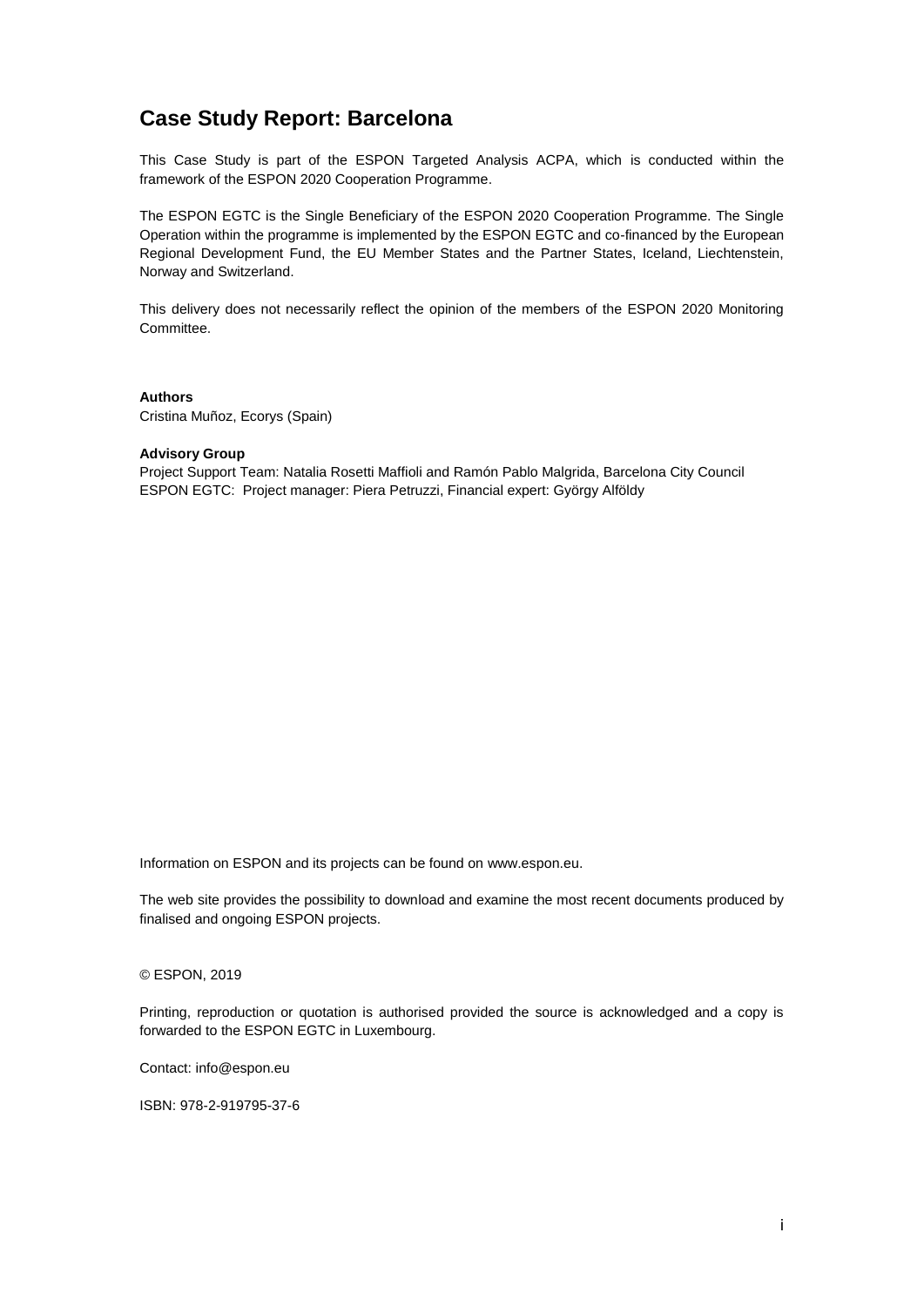**Case Study Report: Barcelona**



*A city for all phases of life*

# ACPA – Adapting European Cities to Population Ageing: Policy challenges and best practices

Version 24/04/2020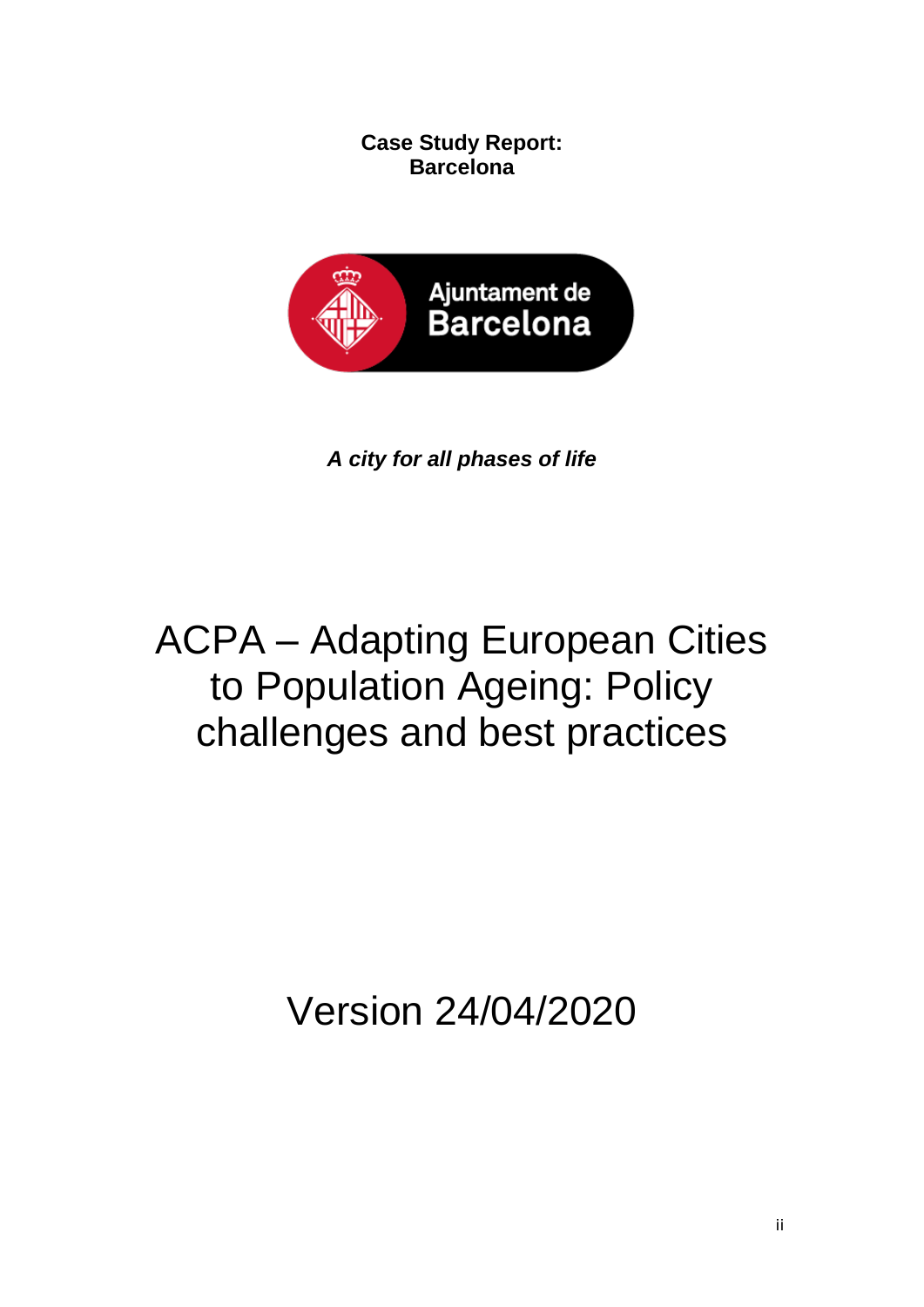# **Table of contents**

| $\mathbf{1}$ |  |
|--------------|--|
| 2            |  |
| 3            |  |
|              |  |
|              |  |
|              |  |
| 4            |  |
| 5            |  |
| 6            |  |
|              |  |
|              |  |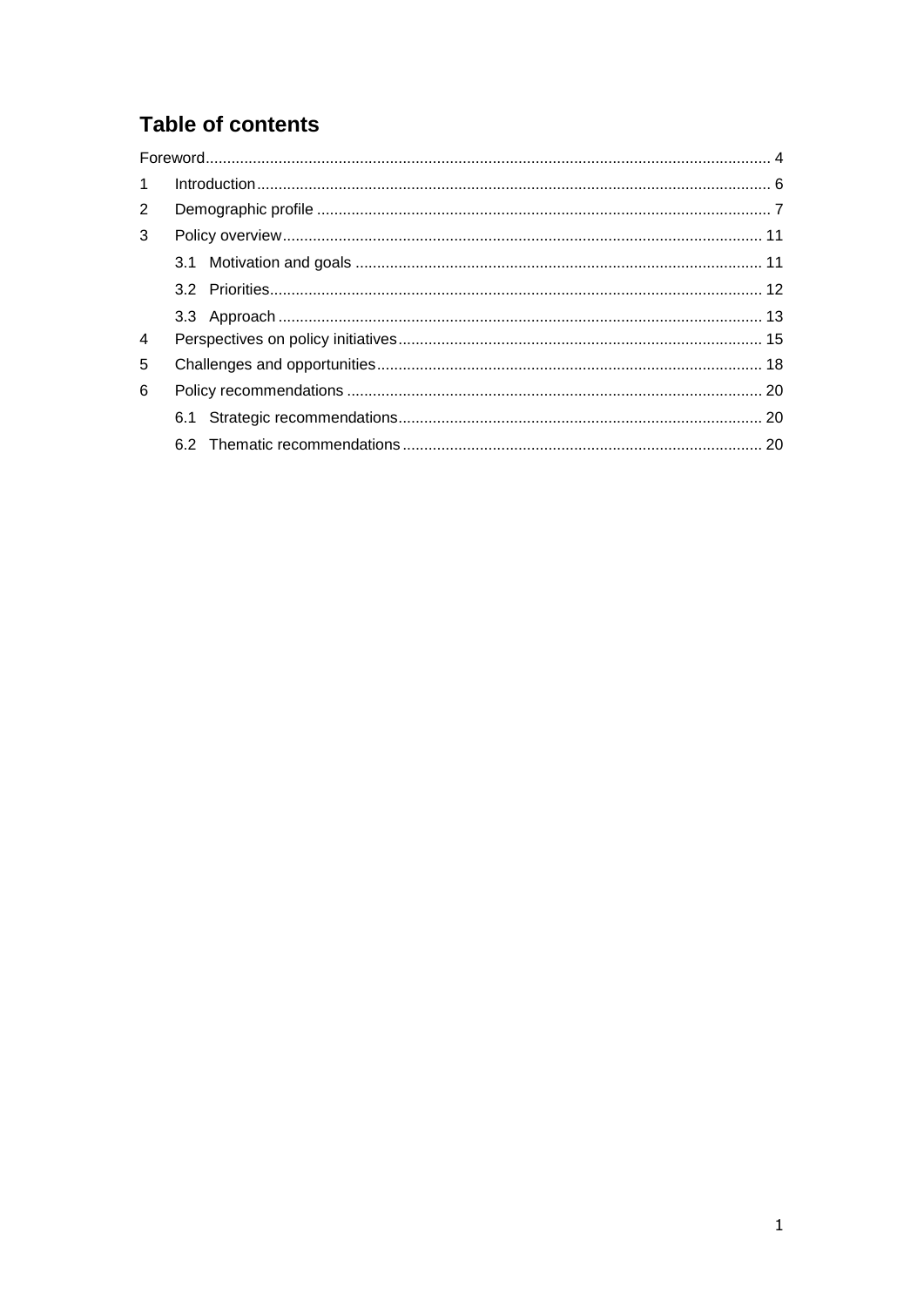# **List of Maps**

# **List of Figures**

| Figure 2.1: Logo of Ciudades Amigables con las Personas Mayores (Age-Friendly Cities) 11 |  |
|------------------------------------------------------------------------------------------|--|
|                                                                                          |  |

# **List of Tables**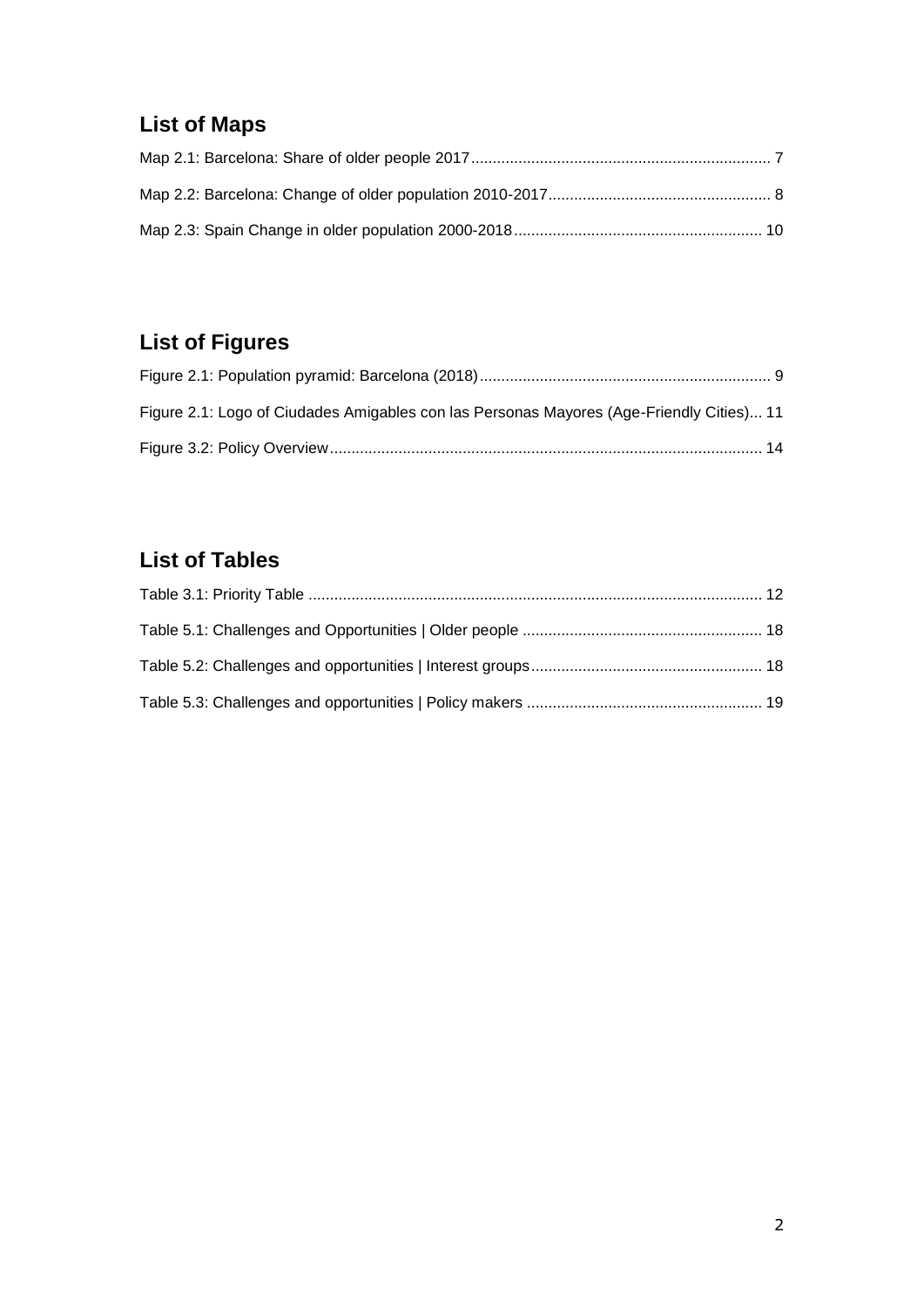# **Abbreviations**

| EC.               | European Commission                                       |
|-------------------|-----------------------------------------------------------|
| <b>ESPON</b>      | <b>European Territorial Observatory Network</b>           |
| <b>ESPON EGTC</b> | <b>ESPON European Grouping of Territorial Cooperation</b> |
| EU                | European Union                                            |
| <b>NUTS</b>       | Nomenclature of Territorial Units for Statistics          |
| <b>WHO</b>        | World Health Organization                                 |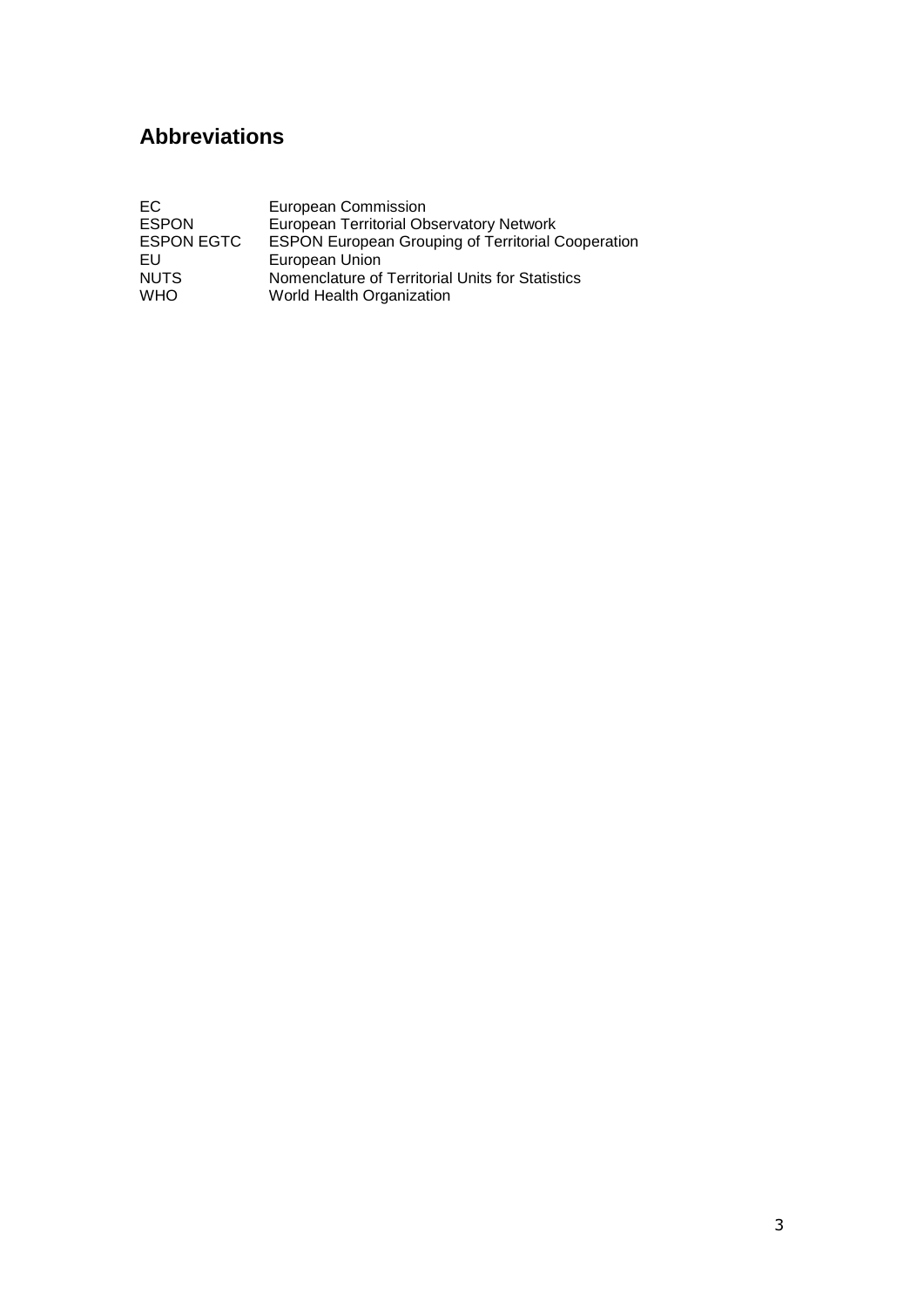## <span id="page-6-0"></span>**Foreword**

Tackling demographic change is one of the main challenges facing modern societies, a transformation that has an impact on all areas of life and people's entire life cycles.

A widely shared perspective is that the challenge of demographic change and ageing is not only about senior citizens, but must be seen as a challenge for society as a whole, including all times of life. If we want a diverse, complex Barcelona, the inter-generational perspective is a necessary condition. The gender perspective is essential for rethinking the care model and the ageing process itself, among other things. Prioritising social and gender justice means including recognition and respect at all times of life, and in that way, overcoming the stereotypes that segregate and impede people's self-sufficiency.

By 2030, nearly one out of every three Barcelona residents will be 60 years old or over. This is how one of the factors of demographic change will be expressed, but it is by no means the only one.

Above all, demographic change is about women. In Barcelona, two out of every three residents aged 80 or over are women. They also account for 56% of the generation aged between 60 and 79.

#### **Longer life expectancy and the need to care for the oldest**

Average life expectancy in the city is 83, with a continuing upwards trend. Although old age does not necessarily mean dependence, various indicators show that limitations on daily life and the need for help increase year by year from 75 onwards, especially among women. In the over-84 age group, most of the population present some form of disability that causes significant limitations for undertaking everyday activities (60%), However, age is not the only factor: prior life trajectories and socio-economic inequalities lead to an enormous variety of situations among older people.

#### **Remaining in their own home and in the same neighbourhood is a preferred option**

Ninety percent of people aged 80 or over state that, in the event of wanting to change their residence and being able to do so, they would choose their current neighbourhood. Therefore, public, community and family support for these people in their own homes becomes essential, when it is considered that there are more and more senior citizens living alone. This means a continuing increase in the demand for support services at home.

#### **Vulnerabilities related to housing: less security, access problems and adaptation needs**

Eighty % of people aged 65 or over currently live in their own homes, without any pending payments, which increases ownership security for senior citizens However, in a context of increasingly expensive rental prices, separation or divorce (which are becoming more and more frequent at advanced ages) and reduced access to property can lead to situations of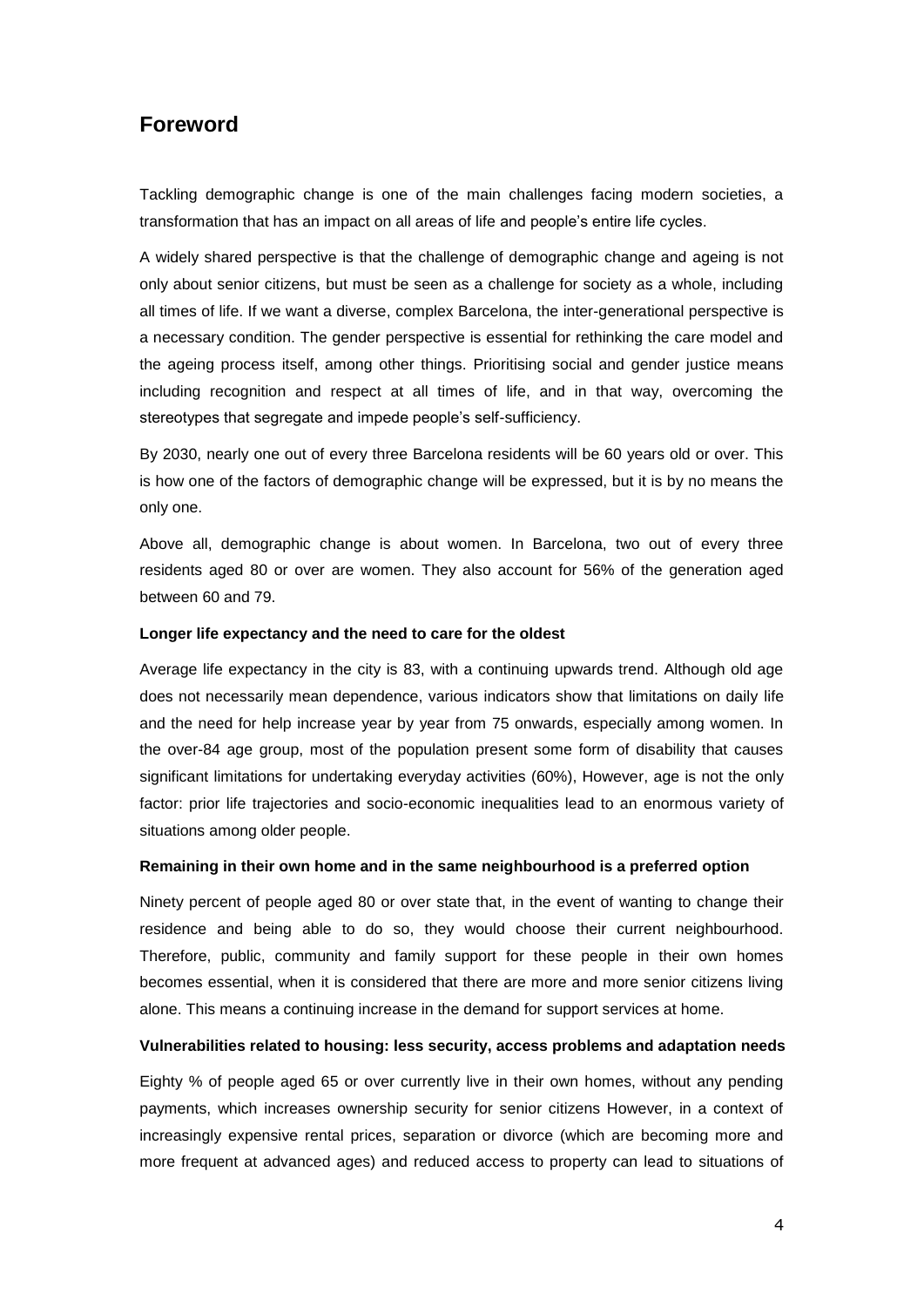residential vulnerability or the need to change city. One of the factors that also influences people remaining in their own homes is adapting their accommodation to their new needs, regarding both interior features of the home and communal elements.

Taking into account all of these considerations, for Barcelona it is relevant to have the opportunity to know and share experiences and policies developed to face ageing processes. As we commented before, we are totally convinced that the ageing is a process that affects not only our close environment, but also the majority of cities and urban areas in Europe.

Accordingly, being involved into the "ACPA – Adapting European Cities to Population Ageing: Policy challenges and best practices" project has let us not only to know those best practices developed by our partners, but testing and receiving feedback about our own actions. We believe too, that there is a large field to explore in terms of social innovation, especially in ageing policies. Therefore, we positively appreciate to analyse the experiences of other European cities, because they become potential actions to apply in our context.

#### **Ramon Pablo Malagrida and Natalia Rosetti Maffioli**

Ajuntament de Barcelona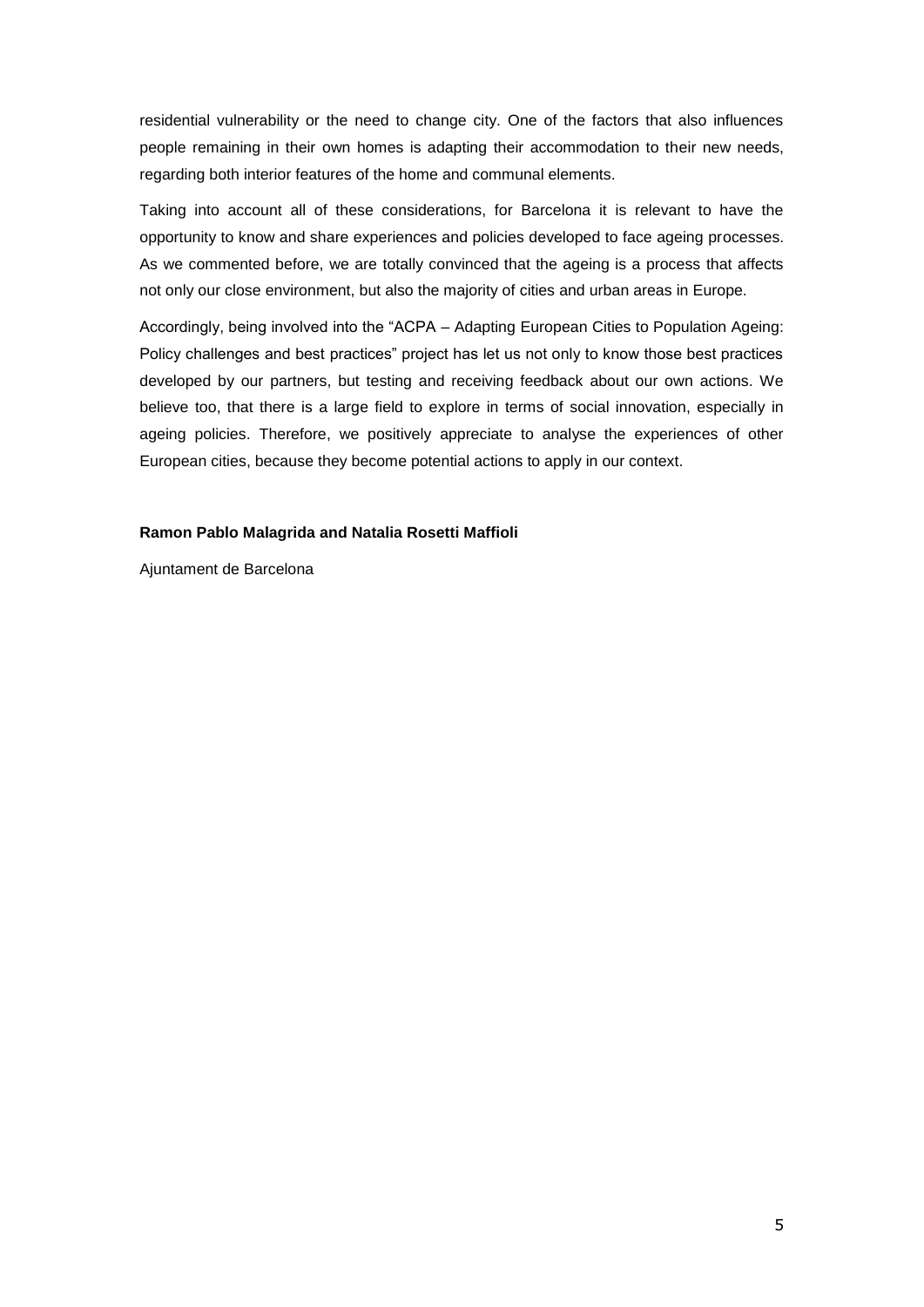# <span id="page-8-0"></span>**1 Introduction**

Many countries in Europe are facing a demographic transition which also entails an increasing number of older people. This trend is usually most apparent in rural areas. However, in urban areas this phenomenon is starting to become visible as well. The cities of Amsterdam, Barcelona, Gothenburg, Hengelo, Greater Manchester, Nantes, Oslo and Zaragoza belong to a group of cities that are either already facing relatively high percentages of older people in their populations, or expect such high percentages in the near future. During the last years, these cities have undertaken action to improve quality of life for older people. Still, they have a knowledge need related to the following questions:

- How do older people experience the daily life in the cities?
- What do older people view as benefits and constraints associated with urban living?
- How are the eight stakeholder cities responding to population ageing?
- Which policies have been the most effective in developing age-friendly cities and how have they been implemented and which are the success factors?

ESPON ACPA has resulted in good practices and policy recommendations based on case study research in the eight stakeholder cities. These insights have been combined in the ACPA synthesis report, main report and policy handbook. While those reports offer valuable information in aggregated form, it is also valuable to look at the situation in each of the eight stakeholder cities in more detail.

Therefore, eight city reports are available that provide a closer look at each stakeholder city. The present report focuses on Barcelona and portrays the state of affairs in Barcelona in terms of:

- Demographic trends and developments related to population ageing within the city;
- The strategy and policies that the urban authorities, professionals and other stakeholders in Barcelona pursue to cope with population ageing;
- A selection of inspiring examples of how the ageing policy has been implemented;
- Challenges and opportunities from the perspective of older people, interest groups and policy makers;
- Policy recommendations for the city of Barcelona based on the insights that have emerged from ACPA.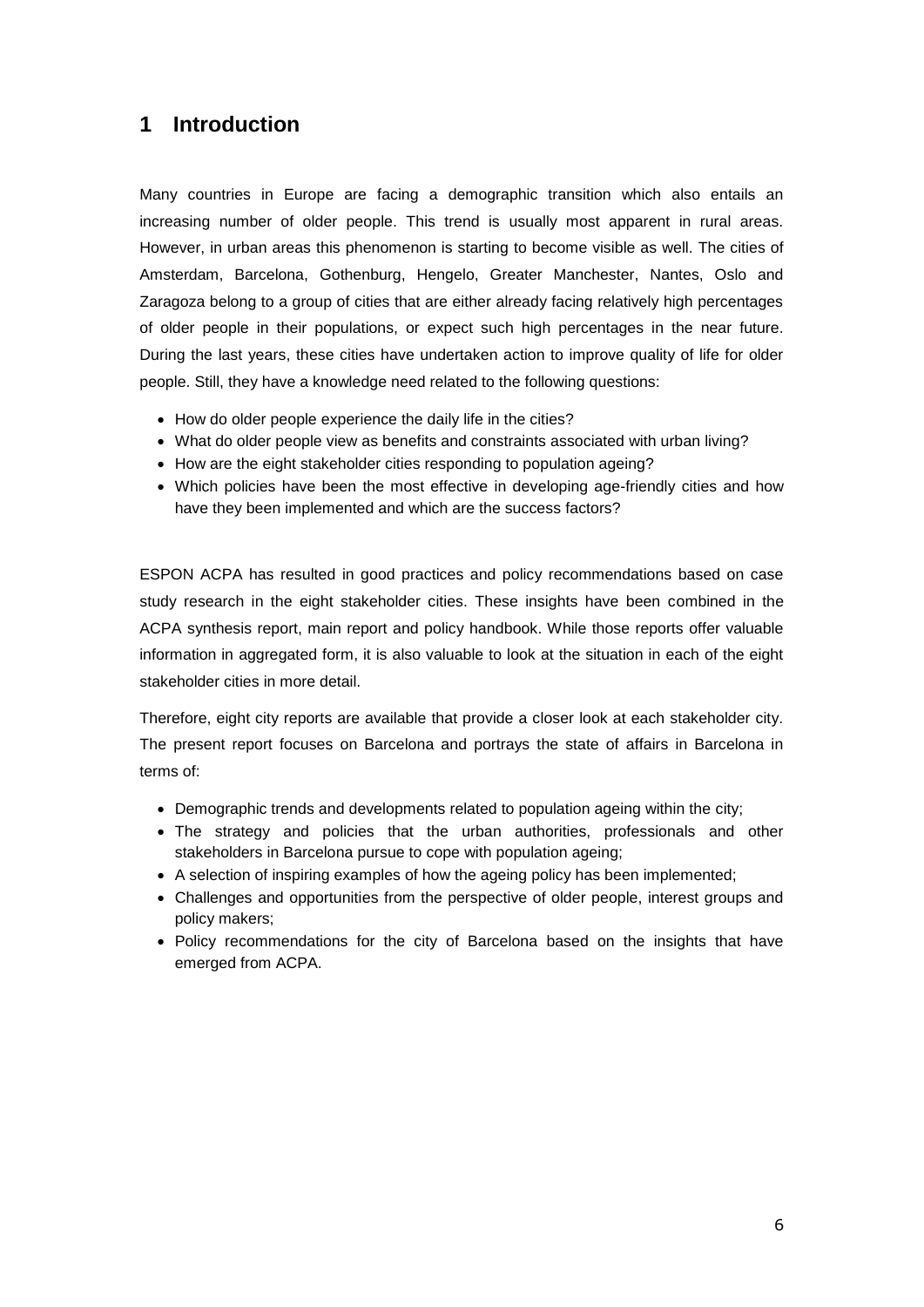# <span id="page-9-0"></span>**2 Demographic profile**

Barcelona, capital city of the autonomous community of Catalonia, is the second largest city in Spain with  $1.620.343$  inhabitants (2018).<sup>1</sup> The territory is organised in ten districts comprising 73 neighbourhoods. Population density ranks high, with 15.706 inhabitants per square kilometre.

In 2019, older people represent one fifth  $(21.3%)$  of the population in Barcelona<sup>2</sup>, two percentage points above the national average.<sup>3</sup> Demographic forecasts for the city suggest that the current proportion will increase up to a third by 2030. Today, 53.4% of Barcelona's older people are concentrated in the inland districts of Eixample, Sant Martí, Horta-Guinardó and Nou Barris.

<span id="page-9-1"></span>

*Note: the map also indicates the names of particular neighbourhoods that are mentioned within ESPON ACPA.*

<sup>2</sup> Ajuntamiento de Barcelona (2019) *Estadística*. Available at:

<sup>1</sup> Instituto Nacional de Estadística (2019) *Barcelona: población por municipios y sexo*. Available at:<http://www.ine.es/jaxiT3/Datos.htm?t=2861>

<https://www.bcn.cat/estadistica/castella/dades/inf/lecpadro/lec19/t21.htm>

<sup>3</sup> Instituto Nacional de Estadística (2019) *Proporción de personas mayores de cierta edad por provincia*. Available at[: https://www.ine.es/jaxiT3/Datos.htm?t=1488](https://www.ine.es/jaxiT3/Datos.htm?t=1488)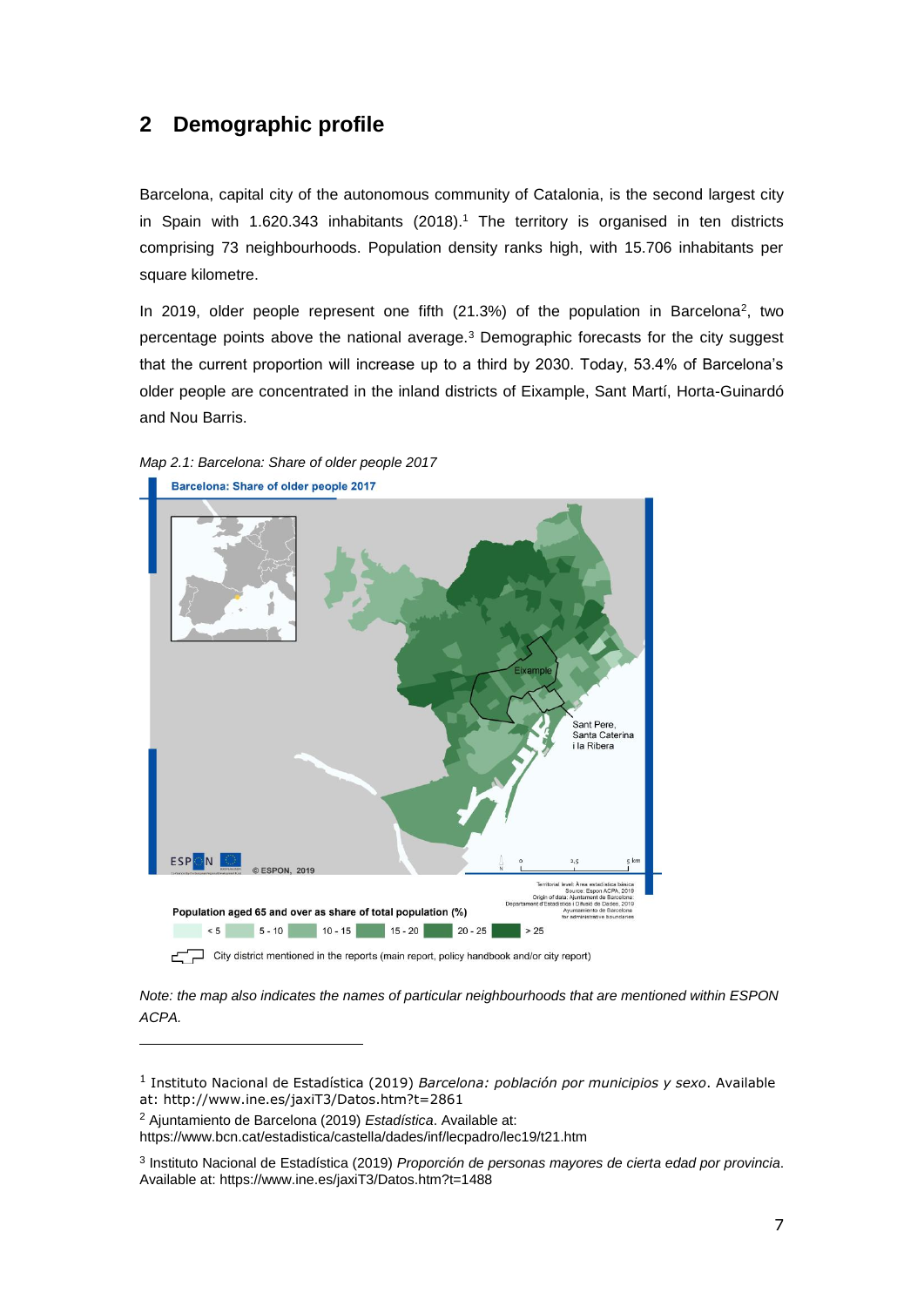

<span id="page-10-0"></span>*Map 2.2: Barcelona: Change of older population 2010-2017*

City district mentioned in the reports (main report, policy handbook and/or city report)

*Note: the map also indicates the names of particular neighbourhoods that are mentioned within ESPON ACPA.*

The average life expectancy stands at 81.2 years for men and 86.9 years for women (2016).<sup>4</sup> However, a closer look reveals differences across districts and socio-economic conditions. For instance, life expectancy of people living in Les Corts (district with the highest economic capacity) is 4.3 years higher than of those living within Ciutat Vella (district with the lowest economic capacity).

Women represent 60% of all senior citizens in Barcelona. The proportion of older women compared to older men grows with age, as the population pyramid illustrates below. This situation affects women's experiences of aging.

<sup>4</sup> Agència de Salut Pública (2018) *La salut a Barcelona 2017*. Available at: [https://www.aspb.cat/wp](https://www.aspb.cat/wp-content/uploads/2018/11/Informe-Salut-2017-web.pdf)[content/uploads/2018/11/Informe-Salut-2017-web.pdf](https://www.aspb.cat/wp-content/uploads/2018/11/Informe-Salut-2017-web.pdf)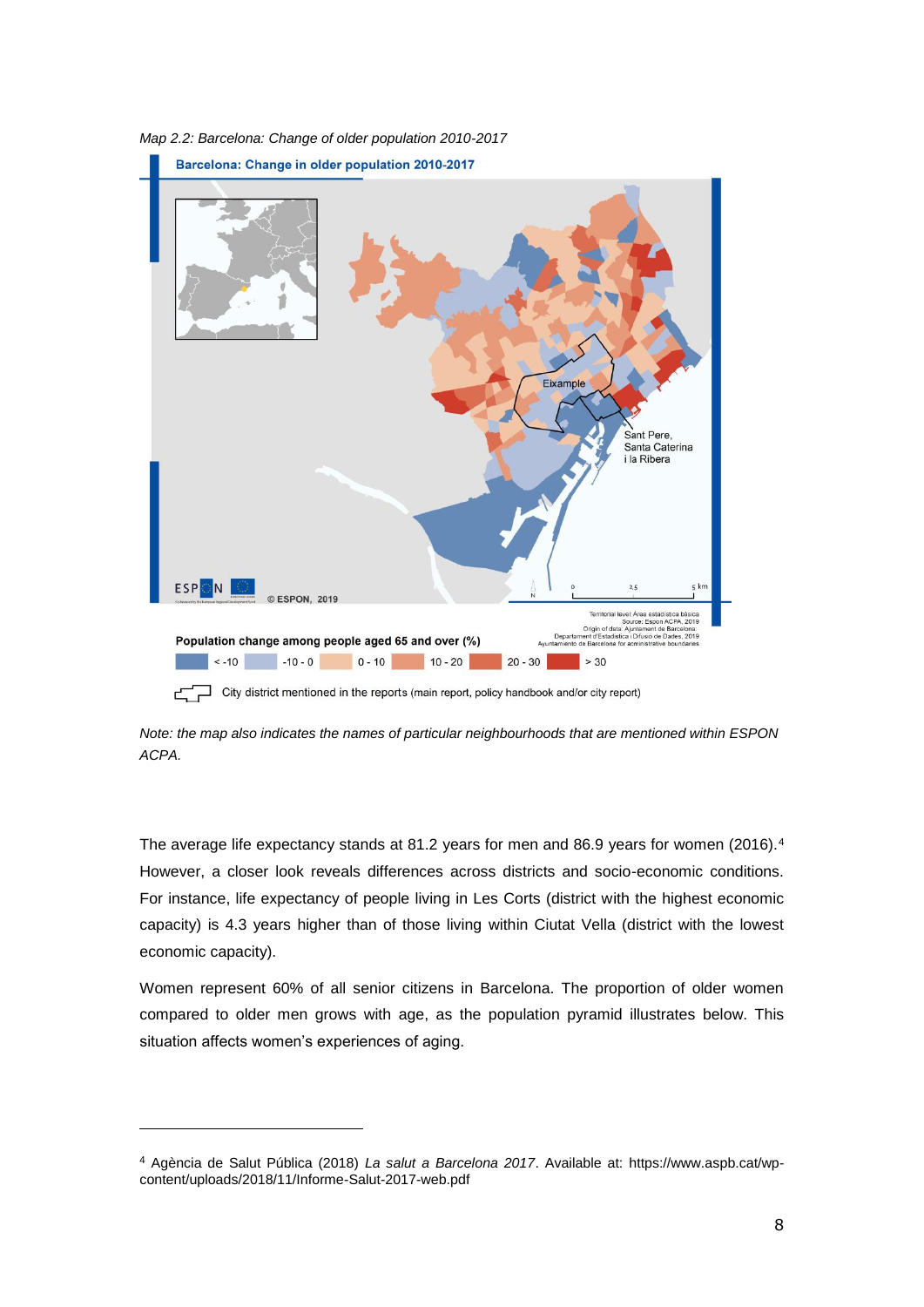<span id="page-11-0"></span>*Figure 2.1: Population pyramid: Barcelona (2018)*



*Source: Ajuntament de Barcelona (2019) Estadística*

Loneliness affects a growing section of this age group, as four out of ten older people live alone (most of them women). In addition, 26.3% of citizens over 74 are at risk of poverty and social exclusion.<sup>5</sup>

As map 2.3 illustrates, compared to most regions in Spain, Barcelona has experienced a significant change in older population over the last twenty years.

<sup>5</sup> Ajuntament de Barcelona (2019) *Estadística*

Available at[: https://www.bcn.cat/estadistica/castella/dades/tvida/esd/esd17/persones/taxes/trp.htm](https://www.bcn.cat/estadistica/castella/dades/tvida/esd/esd17/persones/taxes/trp.htm)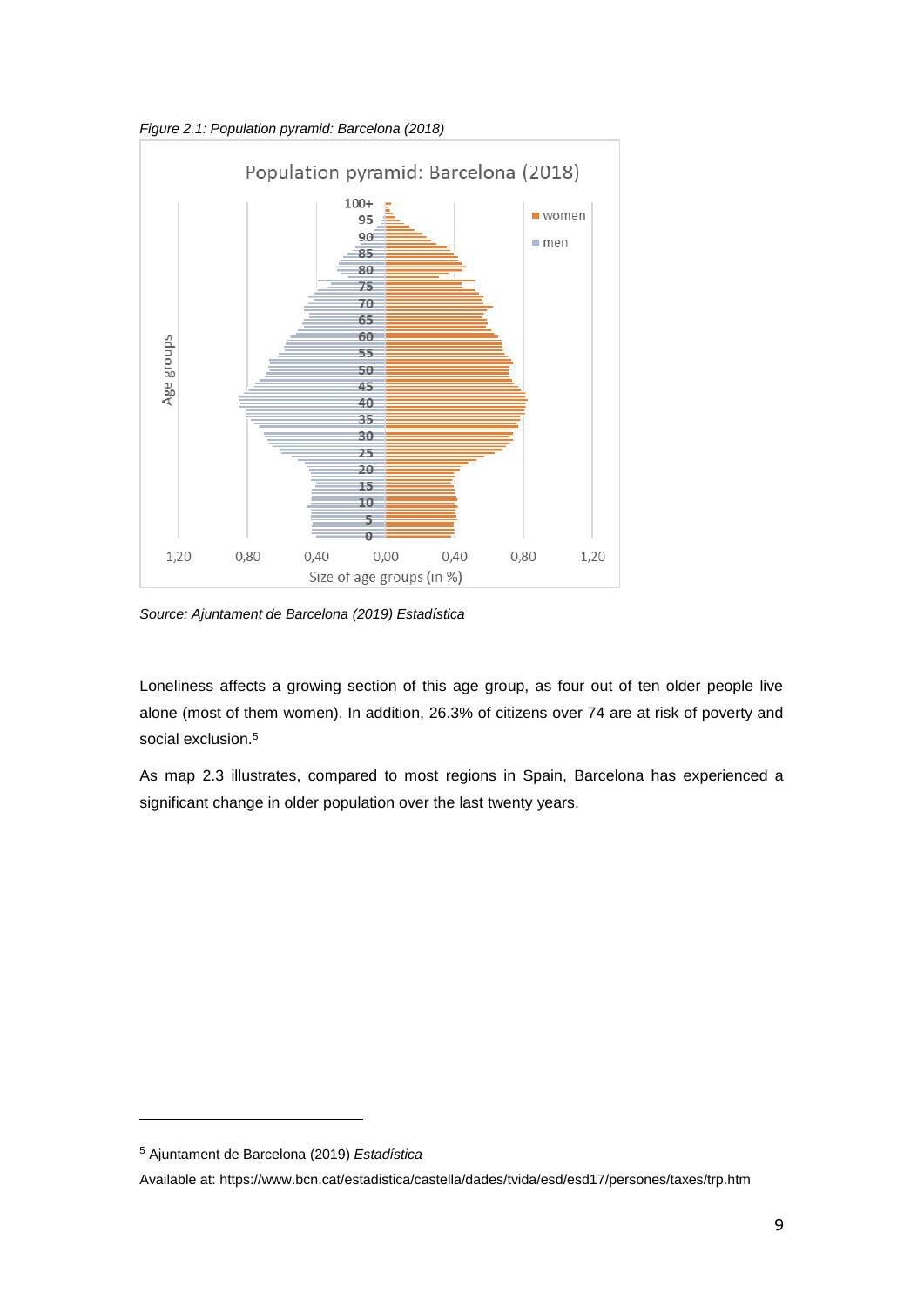<span id="page-12-0"></span>*Map 2.3: Spain Change in older population 2000-2018*



Gentrification is having a dramatic impact on older people living in the city centre. With housing rent rocketing in areas such as Ciutat Vella, Raval, Ribera, Barceloneta and Eixample, many older residents are forced to leave their homes seeking cheaper options. Some nursing homes have closed, leaving senior citizens relocated to other residences or back to their families.<sup>6</sup> This phenomenon changes the social composition of neighbourhoods and brings negative consequences for the mental health of those affected by it. Research suggests that gentrification generates 'chronic stress, depression and suicidal thoughts', especially to those who may face eviction.<sup>7</sup> Older people are particularly vulnerable, as their economic resources may not suffice to deal with the higher costs of living, and feeling expelled from their homes typically represents a disheartening experience.

<sup>6</sup> ElPeriódico (2019) *Residencias, las últimas víctimas de la gentrificación en Barcelona*. Available at: [www.elperiodico.com/es/barcelona/20190603/residencias-la-ultimas-victimas-de-la-gentrificacion-en](http://www.elperiodico.com/es/barcelona/20190603/residencias-la-ultimas-victimas-de-la-gentrificacion-en-barcelona-7470750)[barcelona-7470750](http://www.elperiodico.com/es/barcelona/20190603/residencias-la-ultimas-victimas-de-la-gentrificacion-en-barcelona-7470750)

<sup>7</sup> ElPeriódico (2019) *Gentrificación: un riesgo para la salud*. Available at: [www.elperiodico.com/es/barcelona/20181104/gentrificacion-barcelona-problemas-salud-7122562](http://www.elperiodico.com/es/barcelona/20181104/gentrificacion-barcelona-problemas-salud-7122562)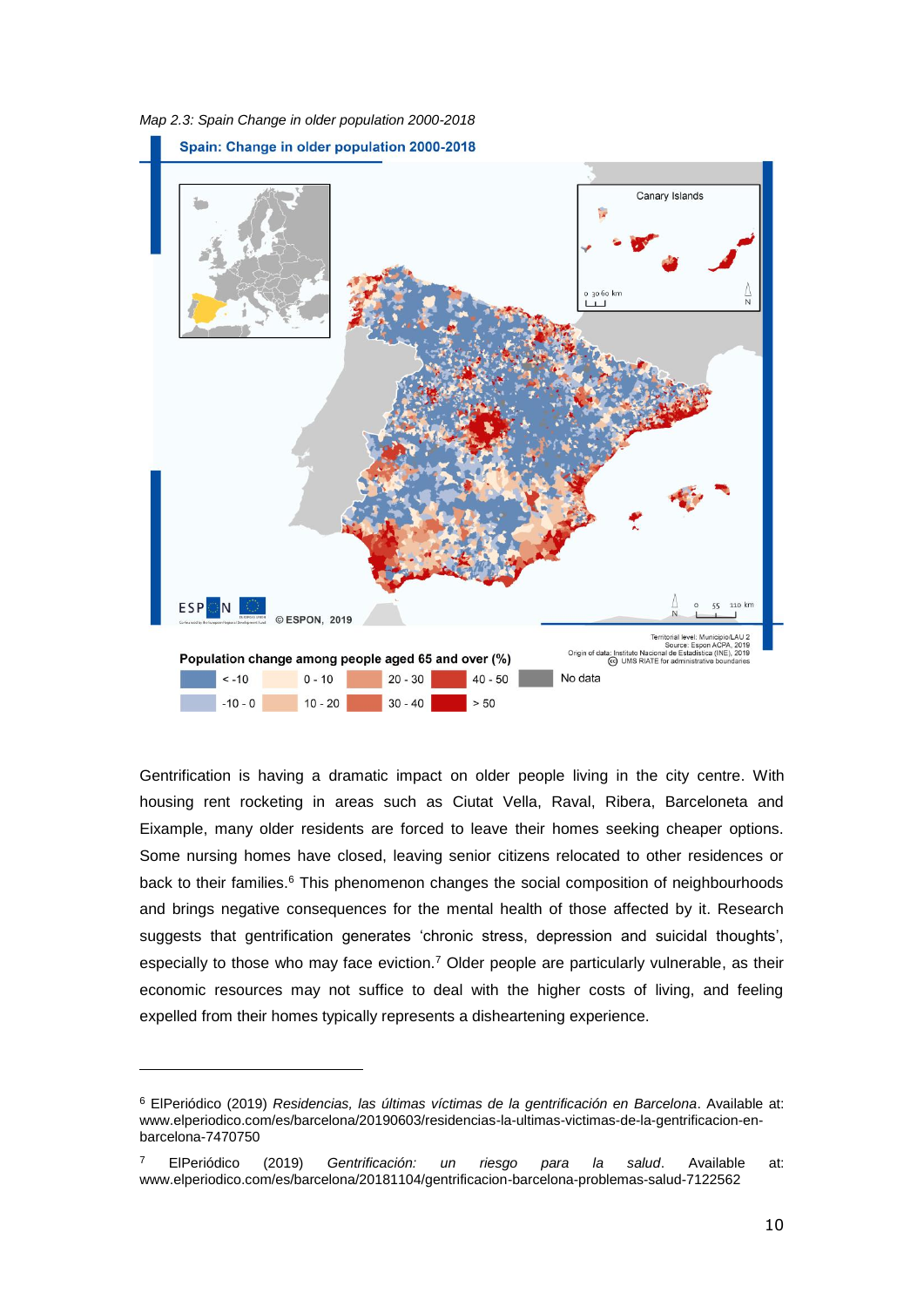## <span id="page-13-0"></span>**3 Policy overview**

Barcelona has a long track record of public policies addressing population ageing. Notable examples include the 2008-2011 and 2016-2019 Municipal Action Plans, the 2006-2010 Municipal Programme for Older People, 2017-2021 Plan to Improve Barcelona's Age Friendliness, and the 2018-2030 Strategy for Demographic Change and Ageing.



*Figure 3.1: Logo of Ciudades Amigables con las Personas Mayores (Age-Friendly* 

In 2009, the Barcelona City Council commenced the *Barcelona, Age-Friendly City* project in the framework of the Age-friendly Cities programme promoted by the World Health Organisation (WHO).<sup>8</sup> Two years later, the city joined the Global Network of Age-Friendly Cities with the commitment to involve older people in community activities and to improve their quality of life.

At the Barcelona City Council, the concept of 'right to the city throughout life' is preferred to 'age-friendliness'. This implies that Barcelona aspires to become a city "that offers opportunities, space and the possibility for people of all ages to live together".<sup>9</sup> Thus, the slogan *A city for all phases of life* ("Una ciudad para todos los ciclos de la vida") was developed.

#### <span id="page-13-1"></span>**3.1 Motivation and goals**

-

The city decided to implement a series of initiatives specific for older people as awareness on the changing demographic trends grew. Addressing the concerns of senior citizens is now part of the agenda of all political parties, as the 2019 local elections campaign evidenced.<sup>10</sup>

Barcelona's strategic positioning with regards to population ageing policies may be observed from two aspects: the executive structure of the local administration and the most relevant measures to defend and promote the rights of older people. First, the City Council hosts a specific Department for Childhood, Youth and Older People responsible for ensuring the efficient delivery of projects and services for these groups. Then, the 2016-2019 Municipal Action Programme holds measures for improving the quality of life of seniors in a prominent position, stressing the importance of promoting active ageing and personal autonomy. The Programme keeps in mind that older people constitute a diverse, heterogeneous group with a

<sup>8</sup> World Health Organisation (2019) *Barcelona -Committed to Becoming More Age-Friendly*. Available at: <https://extranet.who.int/agefriendlyworld/network/barcelona/>

<sup>9</sup> Ajuntament de Barcelona (2018) *Strategy for Demographic Change and Ageing 2018-2030*, page 67

<sup>10</sup> El País (2019) *Los partidos compiten por la Barcelona que envejece*. Available at: [https://elpais.com/ccaa/2019/05/25/catalunya/1558807606\\_736753.html](https://elpais.com/ccaa/2019/05/25/catalunya/1558807606_736753.html)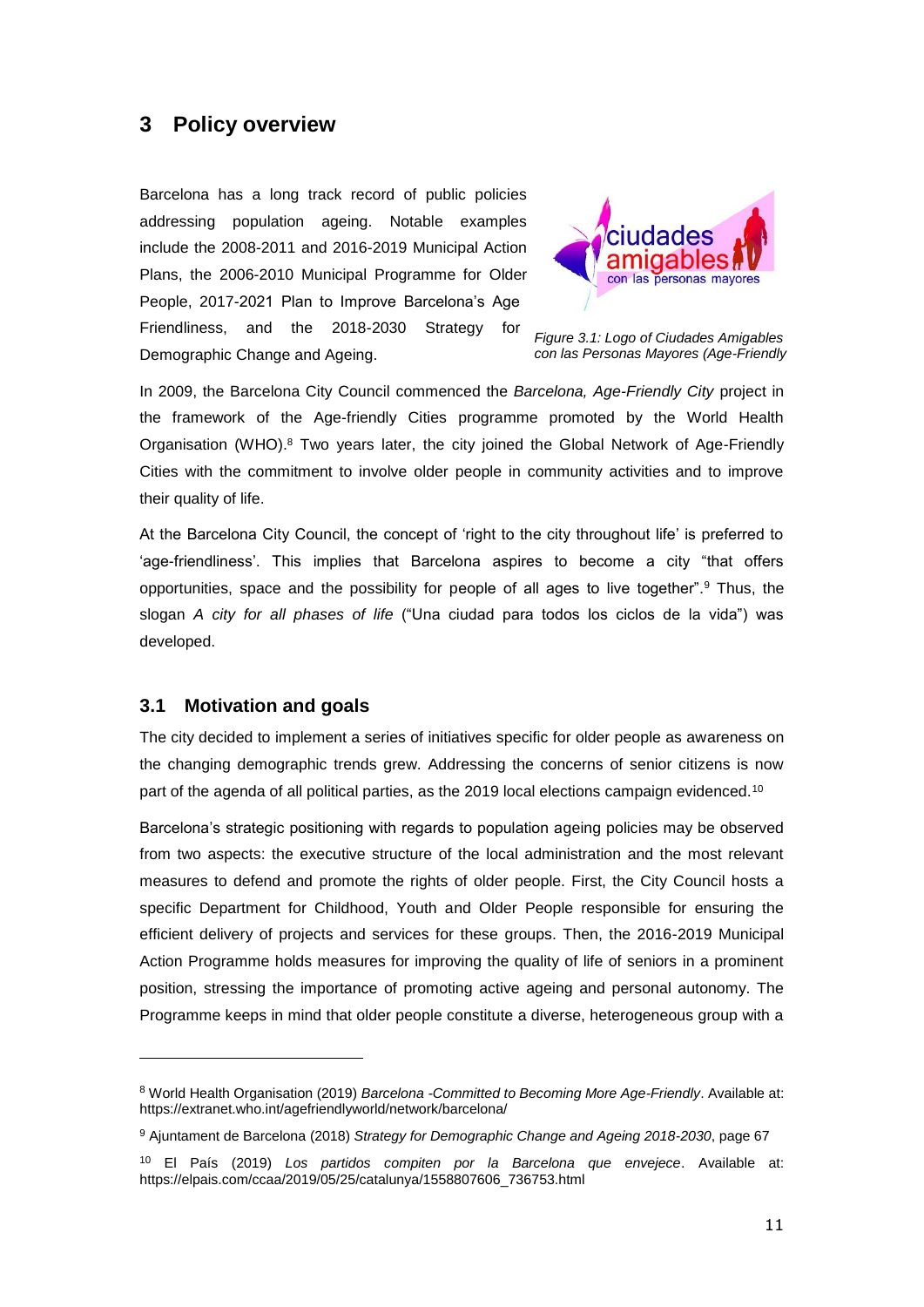different profile compared to previous generations of seniors, e.g. they are better educated and familiar with some new technologies.

## <span id="page-14-0"></span>**3.2 Priorities**

Table 3.1 shows how representatives from the city have weighted their priorities against the eight WHO policy domains.

The latest city administration prioritised the domains of Housing and Community Support & Health Services in their age-related policies, with a special focus on personal autonomy and active ageing.

In relation to housing, the City Council faced the challenge of not having competences to develop drastic policies. Still, initiatives such as 'apartments with services' (hosting 1.500 users), 'social blocks' integrating several services (e.g. healthcare) and 'shared apartments' were developed for senior citizens over the last few years. Home care services were also promoted. Facilitating life in people's homes (as 90% of people over 80 wish to stay in their homes and waiting lists for retirement/ nursing homes are considerably long) and combating loneliness stood at the core of the initiatives.

As for community support & health services, actions mainly addressed the issue of loneliness. Flagship projects such as Radars and Vincles (see section 4), as well as 'Meals in Company' or 'Breathe More', decidedly contributed to this domain. The City Council strives to grant dependent senior citizens the same opportunities as non-dependent ones and ensure the well-being of all.

| iavic J.I. Filolity Tavic                                                                    |   |  |
|----------------------------------------------------------------------------------------------|---|--|
| Priority areas according to city representatives of Barcelona                                |   |  |
| (scores range from 1 to 5, where 1 indicates a very low priority and 5 a very high priority) |   |  |
| Domain 1: Outdoor spaces and built environment                                               |   |  |
| Domain 2: Transport and mobility                                                             |   |  |
| Domain 3: Housing                                                                            | 5 |  |
| Domain 4: Social participation                                                               |   |  |
| Domain 5: Social inclusion and non-discrimination                                            | 4 |  |
| Domain 6: Civic engagement and employment <sup>11</sup>                                      | 3 |  |
| Domain 7: Communication and information                                                      | 3 |  |
| Domain 8: Community support and health services <sup>12</sup>                                | 5 |  |

<span id="page-14-1"></span>*Table 3.1: Priority Table*

 $11$  Of the WHO policy domains, domain number 6 is only partly addressed in Age-friendly Gothenburg, as civic engagement is an area of focus, whereas employment is not explicitly included and primarily addressed within policies concerning labour market and adult education. Nevertheless, in the forthcoming action plan for Age-Friendly Gothenburg, one central element will be to make better use of the resources of older people in volunteer work.

<sup>&</sup>lt;sup>12</sup> Older care and home care are not explicitly included in the Age-Friendly Gothenburg programme.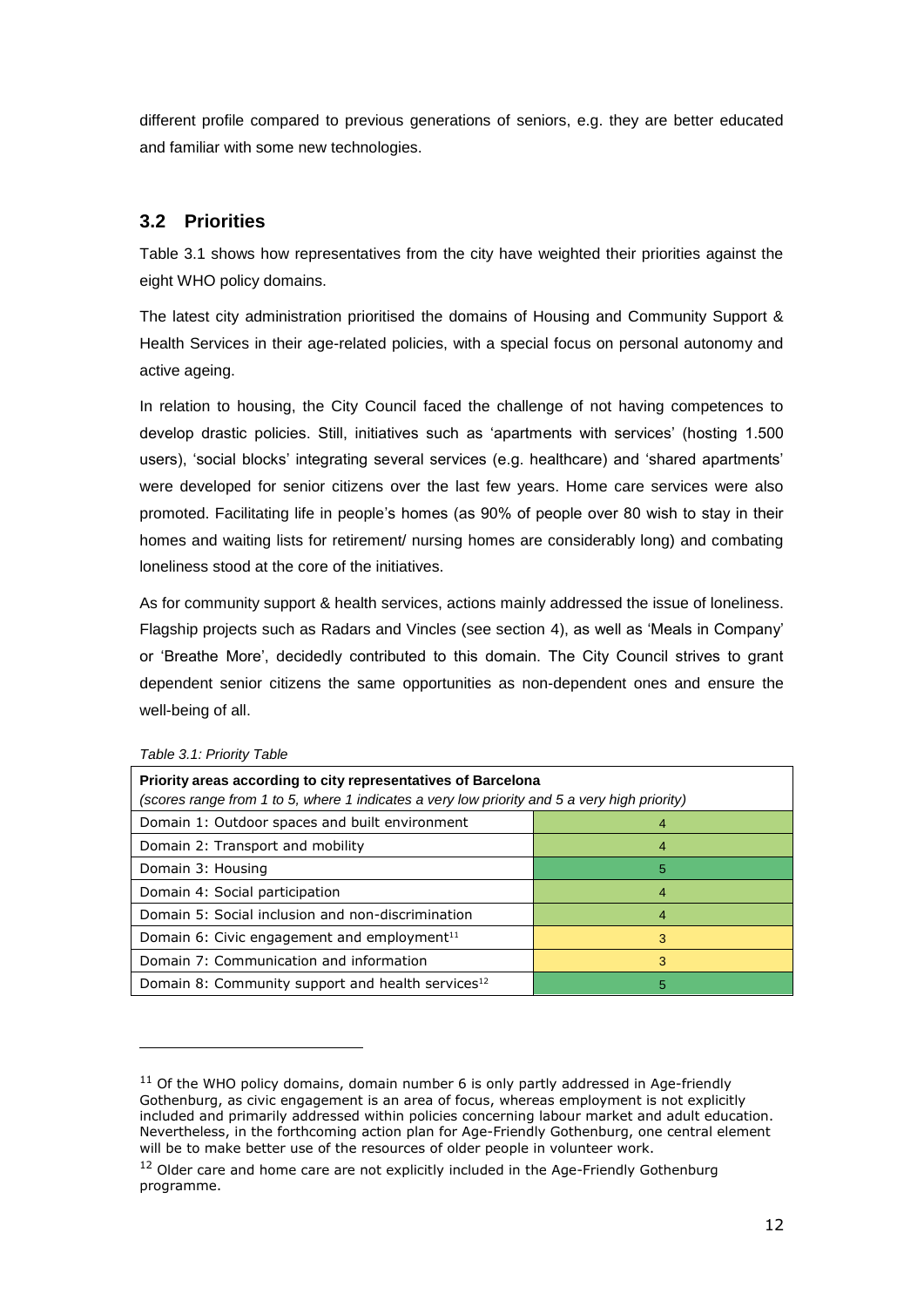# <span id="page-15-0"></span>**3.3 Approach**

The Barcelona City Council works on age-friendly policies from a multidisciplinary approach, combining expertise from different offices such as social care, promotion and participation. Monthly meetings are arranged for civil servants to exchange experiences and ensure coordinated action.

Many initiatives have a transversal nature, as they are not strictly designed for senior citizens. Rather, they may bring a positive impact for most age groups in the city. That would be the case of measures concerning accessibility, social inclusion or environmental protection.

Participatory processes were arranged to give older citizens a say on the city policies concerning ageing. For instance, group walks around the city with seniors were organised in order to understand the daily challenges they encounter when using public transport or going to the market. Focus groups, qualitative research and forums such as the Voices of the Older People convention, are other practices.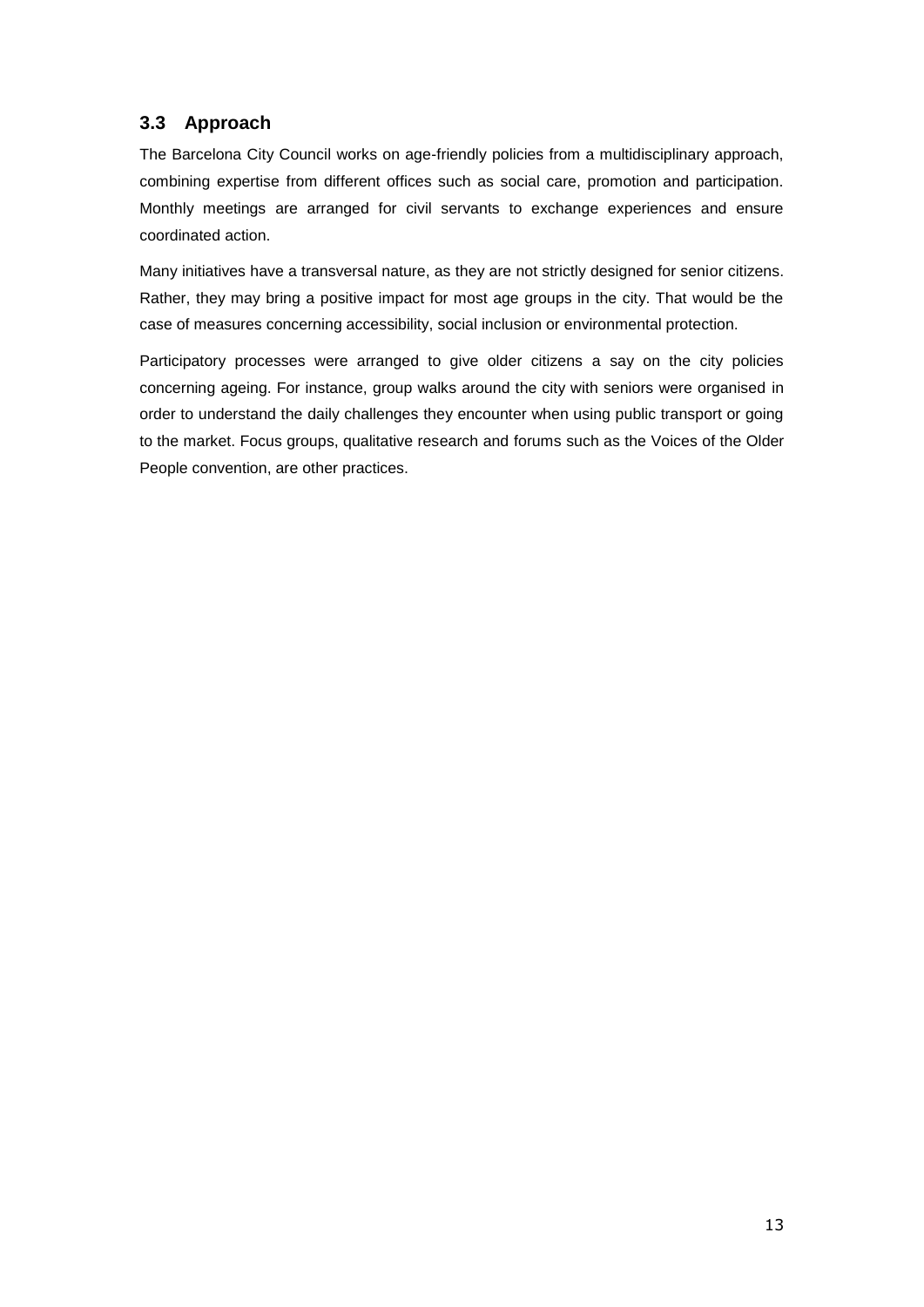### *Figure 3.2: Policy Overview*

| <b>Policy goals</b>             | Combating loneliness and facilitating social inclusion<br>Promoting active ageing and personal autonomy<br>Improving accesibility at home and in public spaces                                                                                                                                                                                                                                                                                                                                                                                                                                                                                                                                                                                                                                                                                                                                                                                               |
|---------------------------------|--------------------------------------------------------------------------------------------------------------------------------------------------------------------------------------------------------------------------------------------------------------------------------------------------------------------------------------------------------------------------------------------------------------------------------------------------------------------------------------------------------------------------------------------------------------------------------------------------------------------------------------------------------------------------------------------------------------------------------------------------------------------------------------------------------------------------------------------------------------------------------------------------------------------------------------------------------------|
| <b>Areas of</b><br>excellence   | Community work with the cooperation of civil society groups<br>Participation, with dynamic district councils, civic centres and<br>associations<br>Social services, particulary care at home and accessibility                                                                                                                                                                                                                                                                                                                                                                                                                                                                                                                                                                                                                                                                                                                                               |
|                                 |                                                                                                                                                                                                                                                                                                                                                                                                                                                                                                                                                                                                                                                                                                                                                                                                                                                                                                                                                              |
| Governance<br>principles        | Shared competences between local, regional and national level<br>$\bullet$<br>Multiple thematic offices from City Council involved in age-friendly<br>initiatives<br>Participatory processes engaging older citizens to voice their<br>concerns                                                                                                                                                                                                                                                                                                                                                                                                                                                                                                                                                                                                                                                                                                              |
|                                 |                                                                                                                                                                                                                                                                                                                                                                                                                                                                                                                                                                                                                                                                                                                                                                                                                                                                                                                                                              |
| <b>Policies and</b><br>measures | <b>Outdoor spaces and buildings: walks with older people where they</b><br>$\bullet$<br>can indicate barriers in public spaces<br>Transport: 'pink card' granting discounts on public transport<br>$\bullet$<br>Housing: shared apartments; apartments with services<br>$\bullet$<br>Social participation: "Vincles", "Radars", "Let's go down to the<br>۰<br>street", network of 56 "casals" (social centres), "Stay active in parks"<br>Respect and social inclusion: intergenerational programme "Viure i<br>$\bullet$<br>Conviure", "I'm old, so what?", campaigns against discrimination/abuse<br>Civic participation: "Làbora" programme<br>$\bullet$<br><b>Communication and info: "I'm a blogger"; courses on IT skills</b><br>$\bullet$<br>Community support and health: "Breathe More" programme to<br>۰<br>support families with dependent members; "Meals in company"; tele-<br>assistance, integration of data from health and social services. |

| <b>Planned</b><br>outcomes | ٠<br>$\bullet$<br>$\bullet$ | A city that is friendly for all age groups<br>All senior citizens enjoying equal opportunities and equality of life<br>Improved conditions for most vulnerable older people |
|----------------------------|-----------------------------|-----------------------------------------------------------------------------------------------------------------------------------------------------------------------------|
|                            |                             |                                                                                                                                                                             |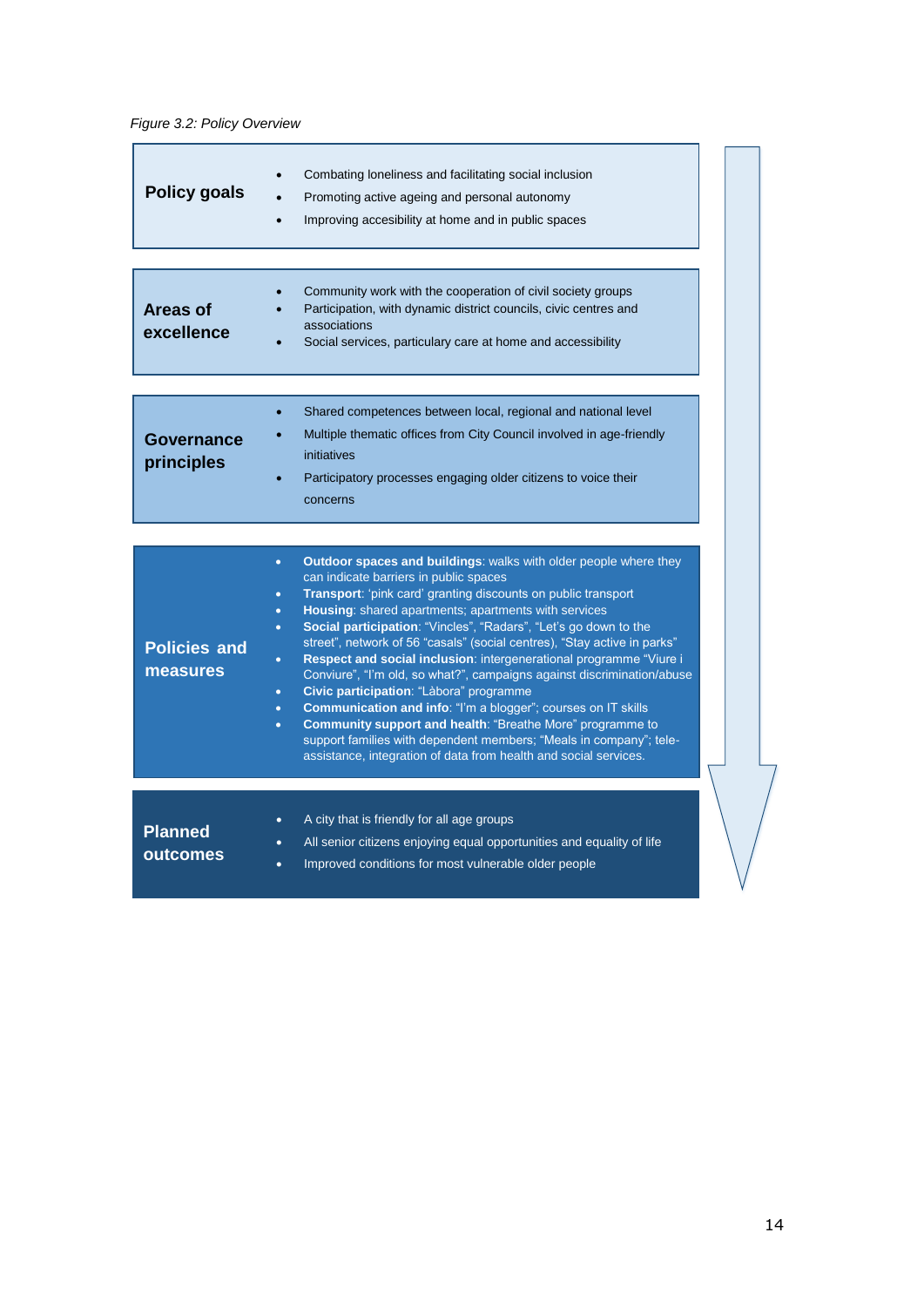# <span id="page-17-0"></span>**4 Perspectives on policy initiatives**

A selection of inspiring policy initiatives and organisational structures in the municipality of Barcelona is presented below. These initiatives were selected based on intensive consultation with policy makers, stakeholders and older people in Barcelona. They outline innovative methods that have produced tangible effects. The promising practices that are mentioned have only started recently and do not show measurable results as of yet but are still considered initiatives with high potential. For the complete methodology, please consult the scientific annex provided in the main report of the ESPON ACPA study.

#### **Vincles ('Bonds')**

#### *Content and organisation*

- Designed for people over 65 who feel lonely and want to engage in social life.
- Consists of creating and strengthening social bonds through the use of an app that facilitates communication between users and/or between users and their family and friends.
- The City Council has provided tablets for 1.000 users and delivered personalised training courses to get started using the app. A helpdesk is also available in case of technical problems.

#### *Effectiveness*

- Vincles has 2.331 users (situation March 2020). According to the users, the app has encouraged older people to participate in social activities, decreasing the feeling of loneliness
- It has also tackled the digital divide, increasing users' self-esteem and autonomy.

#### *Innovativeness*

• Its innovative design was recognised with the Bloomberg Foundation's Mayors Challenge award in 2014 (worth  $\epsilon$ 5 million), as a promising project to improve citizens' quality of live.

#### *Transferability*

- This initiative does not depend on specific local conditions, which makes it easily transferable
- Transferability is facilitated in cases where potential users already have a tablet and all local authorities have to provide is the app, as it decreases costs.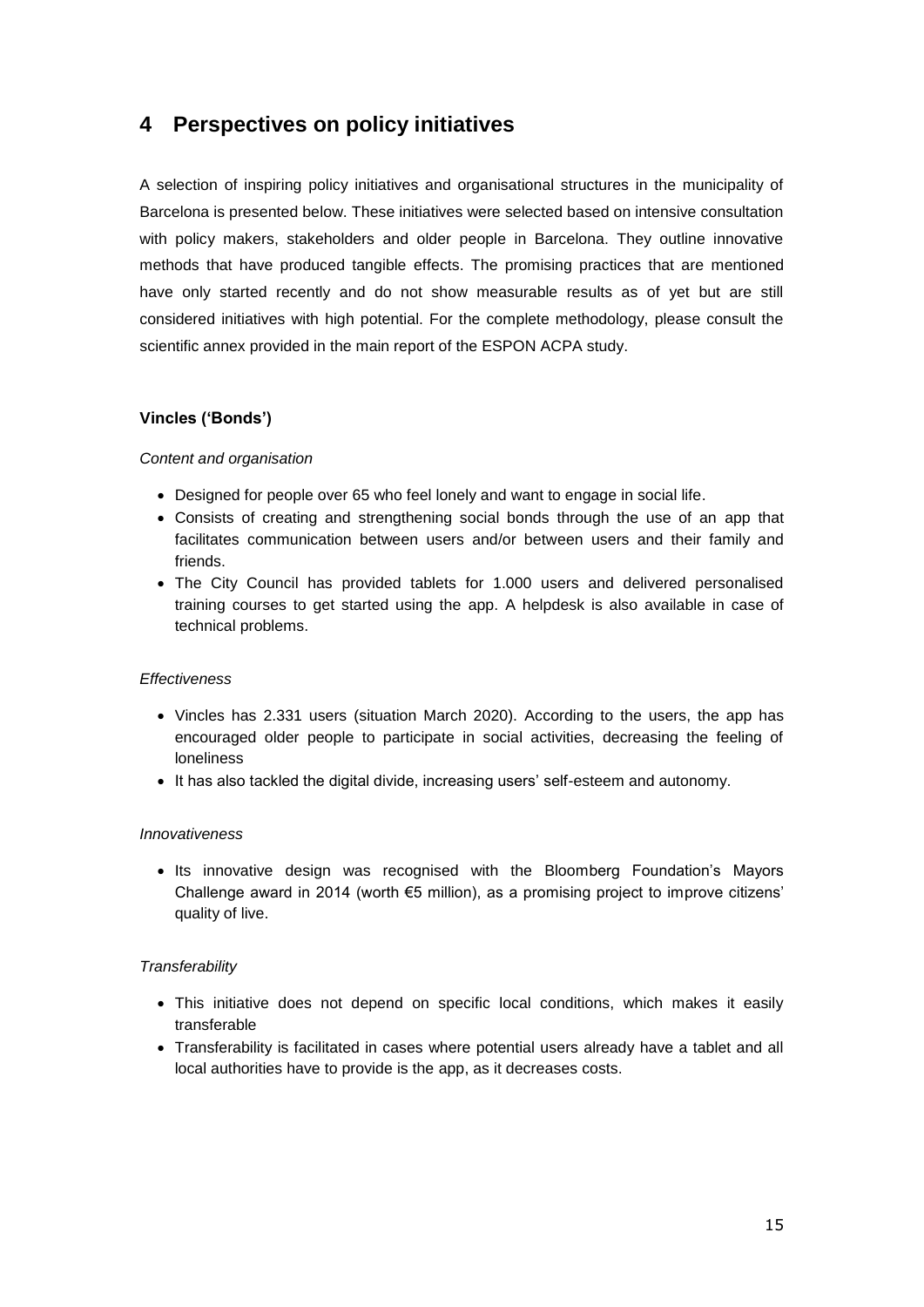#### **Radars**

#### *Content and organisation*

- This initiative articulates a residential network dedicated to the prevention and detection of risk situations for older people living alone in the neighborhood.
- Neighbours and people working in proximity shops and pharmacies are the main actors checking on older people. In case of anomaly or incident, they inform the relevant social services.
- Some volunteers periodically call older citizens to establish a relationship of trust.
- Health centres, civic centres and NGOs are involved to encourage older people to participate.
- It is jointly coordinated by the City Council and civil society associations of each neighbourhood.

#### *Effectiveness*

- This has been running in the city since 2008.
- *Radars* is currently present in all districts, operating in 55 neighbourhoods.
- These networks are currently taking care of more than 170.000 people over 75 years old.

#### *Innovativeness*

- It engages the local community to care for each other, strengthening bonds between neighbours.
- Volunteers, professionals and local authorities act in a coordinated, complementary manner.

#### *Transferability*

• This initiative succeeds due to the particular social culture of some neighbourhoods and the local administration in Barcelona, which could make it hard to replicate in other cities.

#### **Viure i Conviure ('Living and Sharing')**

#### *Content and organisation*

- Inter-generational initiative where an older person hosts a student at home during the academic year. This combats loneliness among older people and offers housing for young students.
- Students should be under 35, enrolled at university and not be residents in Barcelona.
- Hosts should be over 65 and living alone, be able to carry out their daily activities autonomously.
- The City Council and the Roure Foundation are in charge of coordinating this initiative.

#### *Effectiveness*

- In 2018, 74 senior citizens and young people took part in the project.
- Many participants have repeated the experience over several academic years.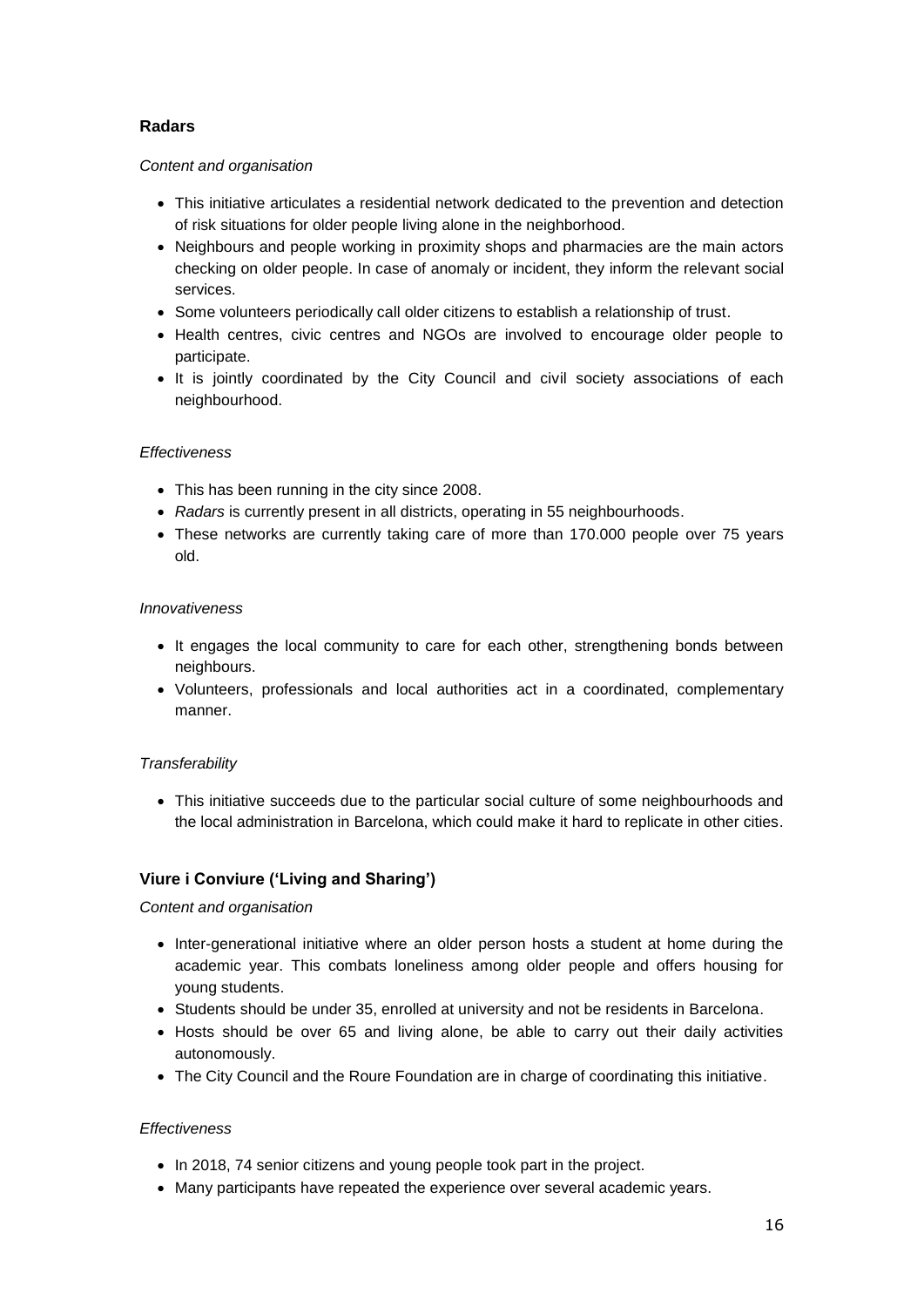- The average age of the older participants was 87, with 86% of them women.
- A total of 76% of students were young women aged between 18 and 23.

#### *Innovativeness*

- This project touches several domains: housing, participation and inclusion, community support.
- It goes beyond the material exchange, offering participants the chance to share experiences, provide mutual company and help each other.

#### *Transferability*

• This initiative could be easily replicated, especially in cities with higher education centres.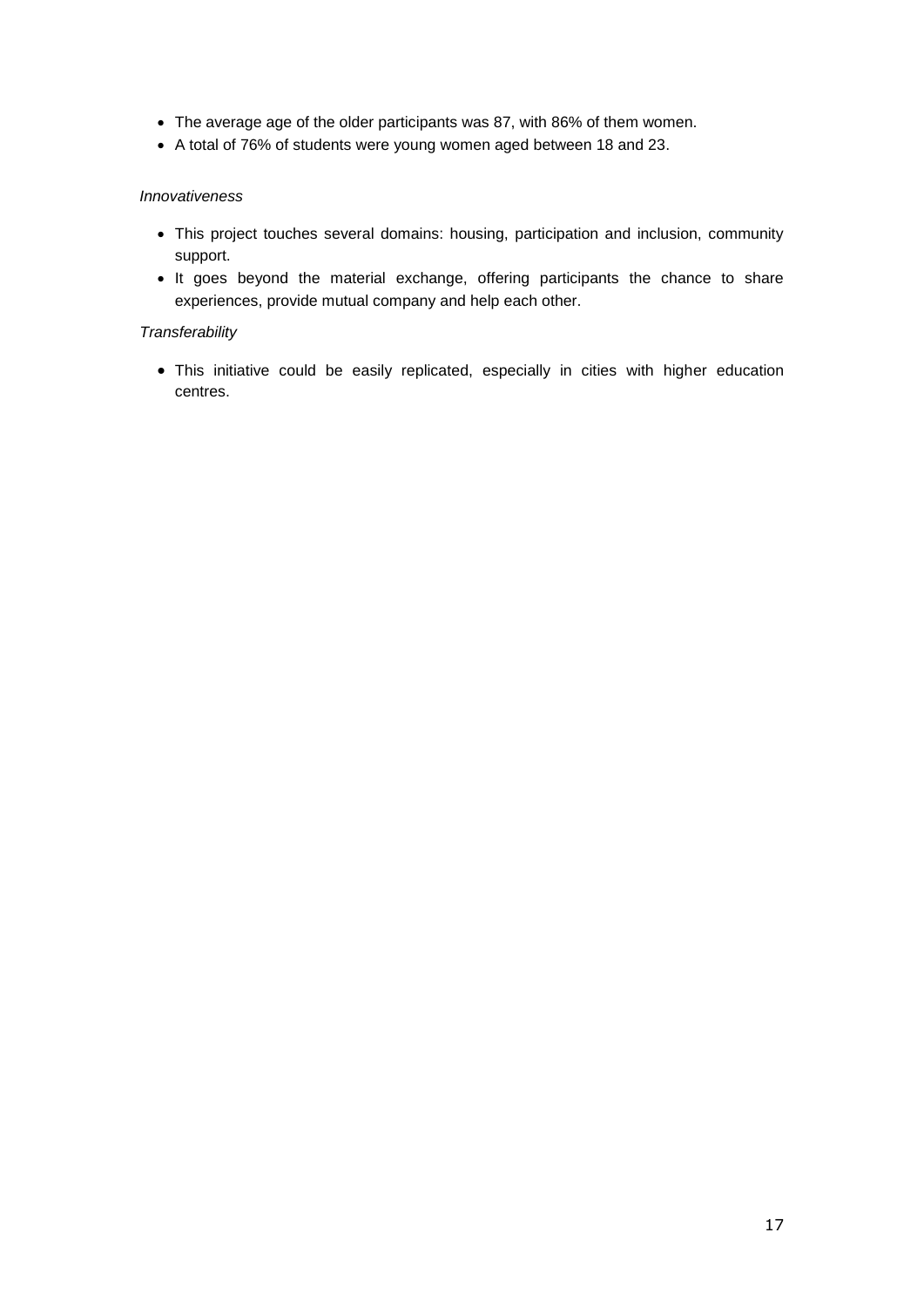# <span id="page-20-0"></span>**5 Challenges and opportunities**

Although the previous section has shown successful examples of initiatives for older people, interviews with various groups of stakeholders in Barcelona have resulted in the insight that in certain policy domains, there are still improvements possible. The following overview indicates this from the viewpoint of older people in Barcelona, the interest groups representing them and policymakers in the city.

|                 | <b>Challenges</b>                                                                                                                                                                                                                                                                                                                                                                                                                                                                                                                                                | <b>Opportunities</b>                                                                                                                                                                                                                                                                                                                                                                                                                                                                                                                                                                   |  |
|-----------------|------------------------------------------------------------------------------------------------------------------------------------------------------------------------------------------------------------------------------------------------------------------------------------------------------------------------------------------------------------------------------------------------------------------------------------------------------------------------------------------------------------------------------------------------------------------|----------------------------------------------------------------------------------------------------------------------------------------------------------------------------------------------------------------------------------------------------------------------------------------------------------------------------------------------------------------------------------------------------------------------------------------------------------------------------------------------------------------------------------------------------------------------------------------|--|
| people<br>Older | commitment<br>politicians,<br>of<br>from<br>Lack<br>$\bullet$<br>sometimes reluctant to listen to the concerns of<br>older people.<br>• Public budget not granting enough funds for<br>age-friendly initiatives.<br>• Some civil society initiatives do not have their<br>own resources and depend on subsidies to<br>exist.<br>Information on activities for older people is not<br>$\bullet$<br>easily accessible for everyone.<br>• Use of new technologies sometimes proves<br>challenging,<br>especially<br>for<br>completing<br>administrative procedures. | • Children can be educated in civic responsibility<br>and respect towards older people.<br>Initiatives to make the city friendlier with senior<br>$\bullet$<br>citizens will be beneficial for all age groups.<br>• Society can take advantage of the experience<br>and knowledge of older people to improve<br>initiatives.<br>• Senior citizens can participate in groups like the<br>Advisory Council of Older People to inform and<br>persuade policymakers on age-friendly actions.<br>• Civic centres offer many opportunities for older<br>people to socialise and stay active. |  |

#### <span id="page-20-1"></span>*Table 5.1: Challenges and Opportunities | Older people*

<span id="page-20-2"></span>*Table 5.2: Challenges and Opportunities | Interest groups*

| Most research on population ageing does not<br>$\bullet$<br>address the specific experiences of women and<br>other minority groups. Older people are taken<br>as a single group, disregarding its diversity.<br>support.<br>• Many age-friendly projects focus on the short<br>n,<br>dno.16<br>term and may disappear if the next local<br>administration is led by a different political party.<br>tenders.<br><b>Interest</b><br>• It is not always easy to convince older people to<br>• Active, committed civil society in the city.<br>participate in age-friendly initiatives; psycho-<br>social barriers frequent in cases of loneliness.<br>combat unwanted loneliness.<br>• Conditions of care workers are still precarious.<br>Increasing gentrification of the city, with<br>$\bullet$<br>negative effects for areas where older people | <b>Challenges</b> | <b>Opportunities</b>                                                                                                                                |
|----------------------------------------------------------------------------------------------------------------------------------------------------------------------------------------------------------------------------------------------------------------------------------------------------------------------------------------------------------------------------------------------------------------------------------------------------------------------------------------------------------------------------------------------------------------------------------------------------------------------------------------------------------------------------------------------------------------------------------------------------------------------------------------------------------------------------------------------------|-------------------|-----------------------------------------------------------------------------------------------------------------------------------------------------|
|                                                                                                                                                                                                                                                                                                                                                                                                                                                                                                                                                                                                                                                                                                                                                                                                                                                    |                   | • Policymakers are willing to cooperate with<br>interest groups to improve the quality of life of<br>older people, granting visibility and economic |
|                                                                                                                                                                                                                                                                                                                                                                                                                                                                                                                                                                                                                                                                                                                                                                                                                                                    |                   | • The administration is increasingly incorporating<br>social clauses in the terms of reference of                                                   |
|                                                                                                                                                                                                                                                                                                                                                                                                                                                                                                                                                                                                                                                                                                                                                                                                                                                    | live.             | Older people generally welcome initiatives to                                                                                                       |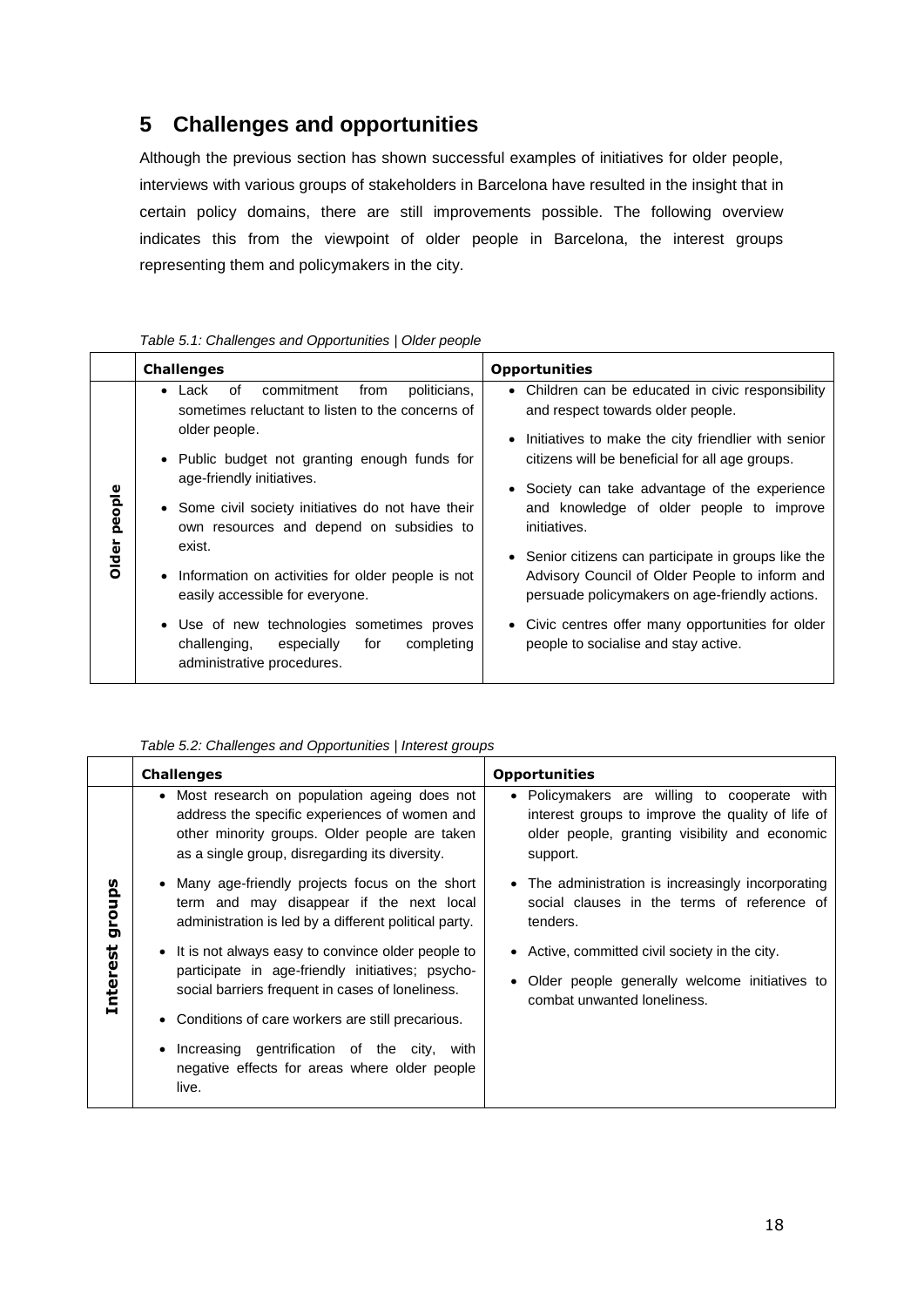|              | <b>Challenges</b>                                                                                                                                                                                                                                                                                             | <b>Opportunities</b>                                                                                                                                                                                                                                                                    |
|--------------|---------------------------------------------------------------------------------------------------------------------------------------------------------------------------------------------------------------------------------------------------------------------------------------------------------------|-----------------------------------------------------------------------------------------------------------------------------------------------------------------------------------------------------------------------------------------------------------------------------------------|
|              | • Reaching out to senior citizens who do not<br>normally engage in social life.                                                                                                                                                                                                                               | • Consensus from all political parties on the need<br>to address population ageing.                                                                                                                                                                                                     |
| Policymakers | • Division of competences between local and<br>regional administrations (sometimes belonging<br>to different political parties) hinders the adoption<br>of ambitious age-friendly policies in some<br>domains.<br>• Sometimes the demands of older people are too<br>abstract, unclear or even contradictory. | • Barcelona has a long tradition of community life,<br>with an active network of civil<br>society<br>associations and social centres to support<br>people of all ages.<br>• Cross-cutting/transversal nature<br>оf<br>some<br>actions can bring positive impacts to several<br>domains. |
|              | bureaucratic procedures<br>$\bullet$ Slow<br>delay<br>the<br>adoption of policies.<br>• The successful implementation of 'age-friendly<br>shops' has not been possible yet.<br>• Insufficient synergies among<br>Departments<br>working on age-friendly initiatives.                                          | • Older people are sometimes better organised<br>than other age groups, and advocate for<br>measures benefiting the whole society.                                                                                                                                                      |

<span id="page-21-0"></span>*Table 5.3: Challenges and Opportunities | Policy makers*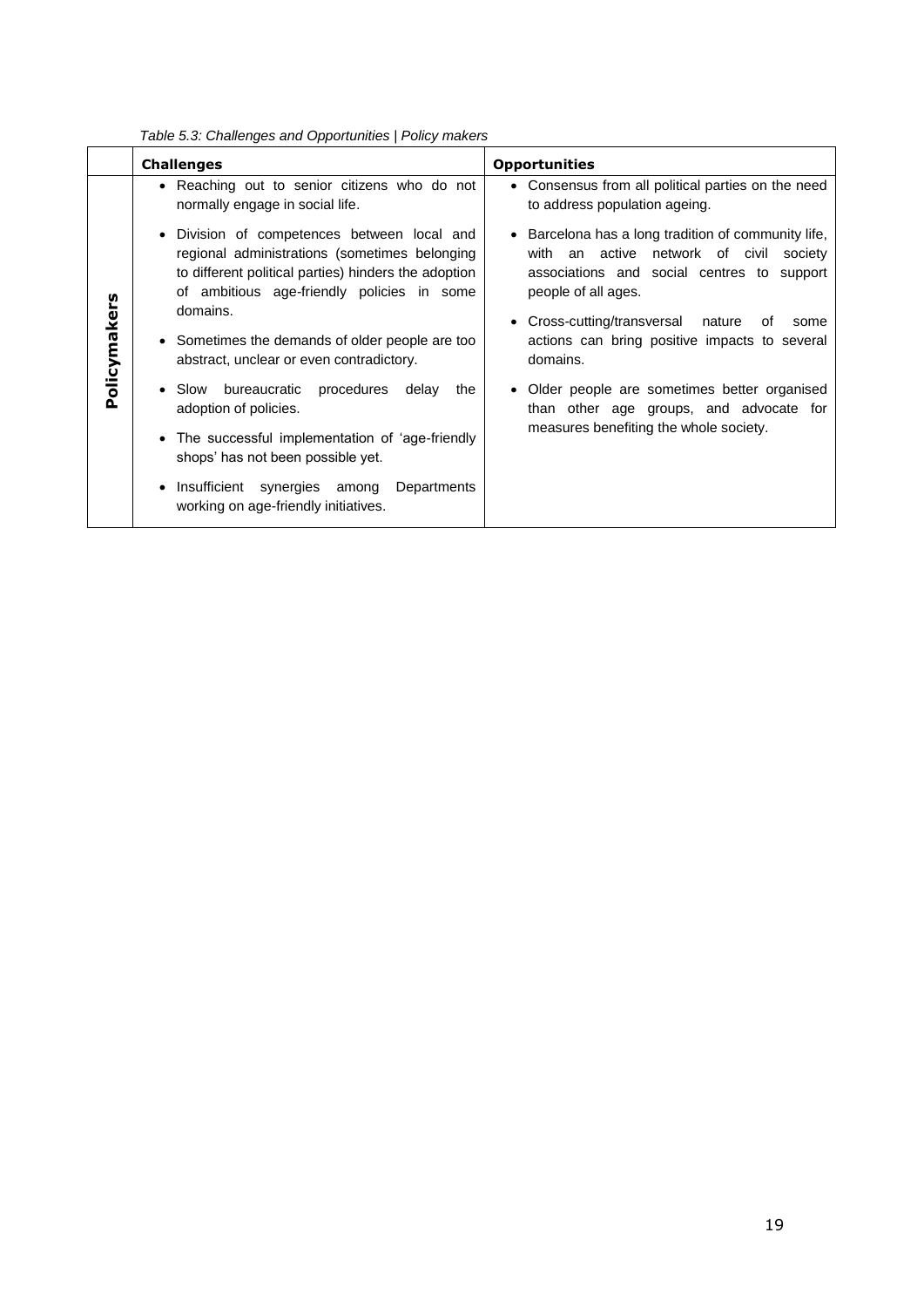# <span id="page-22-0"></span>**6 Policy recommendations**

Based on the feedback received from senior citizens, local authorities and civil society groups in Barcelona, a series of policy recommendations is formulated in this final section.

#### <span id="page-22-1"></span>**6.1 Strategic recommendations**

Policymakers, especially at the local level, should continue encouraging a frequent dialogue with older people and interest groups in the design, implementation and improvement of measures. Within the Barcelona City Council, stronger synergies should be explored among Departments whose work related to older people.

Promoting personal autonomy and, especially, active ageing for people with dependency remains a significant challenge for Barcelona. The next Municipal Action Programme should make a priority of this principle, which would affect most domains.

The diverse nature of this age group should be further acknowledged, granting more attention to the particular experiences of women and minority groups when designing and revising initiatives.

### <span id="page-22-2"></span>**6.2 Thematic recommendations**

In terms of the World Health Organisation's domains for age-friendly cities, the following recommendations are suggested:

- **Outdoor spaces and built environment**: more benches and public toilets should be installed in outdoor spaces.
- **Transport and mobility**: full accessibility to all metro/train stations and buses should be ensured. Distance between bus stops should be decreased in some cases.
- **Housing**: mechanisms to ease the life for those who wish to stay at home should be further promoted, e.g. with more resources for home care and teleassistance, as well as apartments with services and shared apartments.
- **Social participation**: additional efforts should be made to reach out to older people who normally do not participate in social life, especially those with physical difficulties;.
- **Social inclusion and non-discrimination**: inter-generational activities should be protected and further promoted, as they have been satisfactory for all parties involved. Campaigns raising awareness about discrimination against older people should continue.
- **Civic engagement and employment**: accessible training on IT skills should be expanded, as it has reportedly been crucial for senior citizens willing to remain professionally active.
- **Communication and information**: additional efforts should be devoted to communicating initiatives designed for older people, as well as to informing them on their rights. Disseminating information on television would increase outreach, as seniors use this medium on a daily basis.
- **Community support and health services**: health and community services should put more emphasis on mental health; measures to eliminate precariousness of care workers are needed.